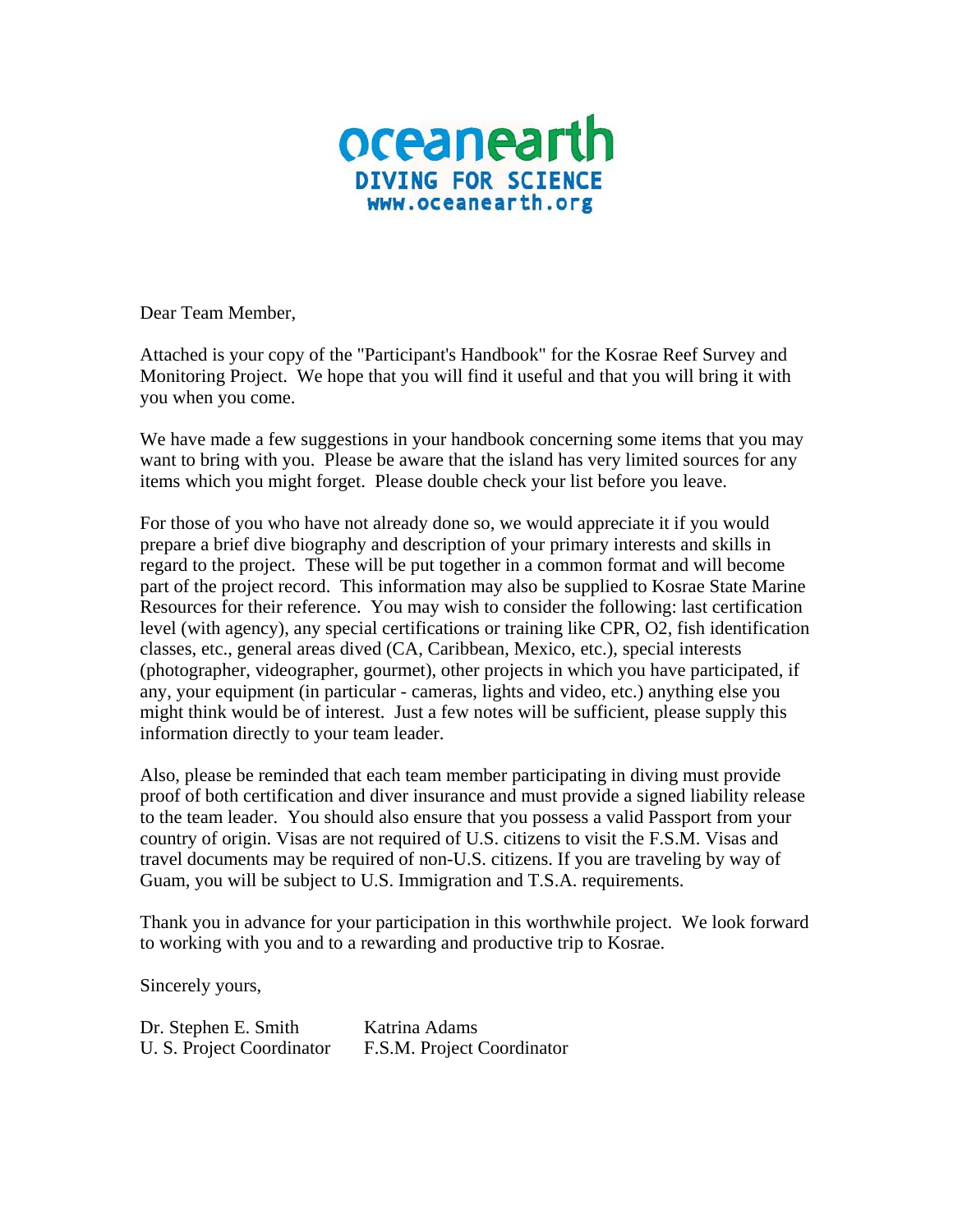# **The Coral Reef Survey and Monitoring Project Kosrae, Federated States of Micronesia**

**Participant Handbook 2013** 



U. S. PROJECT COORDINATION **OceanEarth, Inc. 402 Via Royal Walnut Creek, CA 94597 www.oceanearth.org** 

ON-ISLAND DIVING SUPPORT AND ACCOMMODATIONS

**Kosrae Village Resort Kosrae, Federated States of Micronesia www.kosraevillage.com** 

IN COOPERATION WITH

**The Department of Fisheries and Marine Resources Kosrae Island Resource Management Authority Kosrae State Government Tofol, Kosrae State FSM**  (v.121912)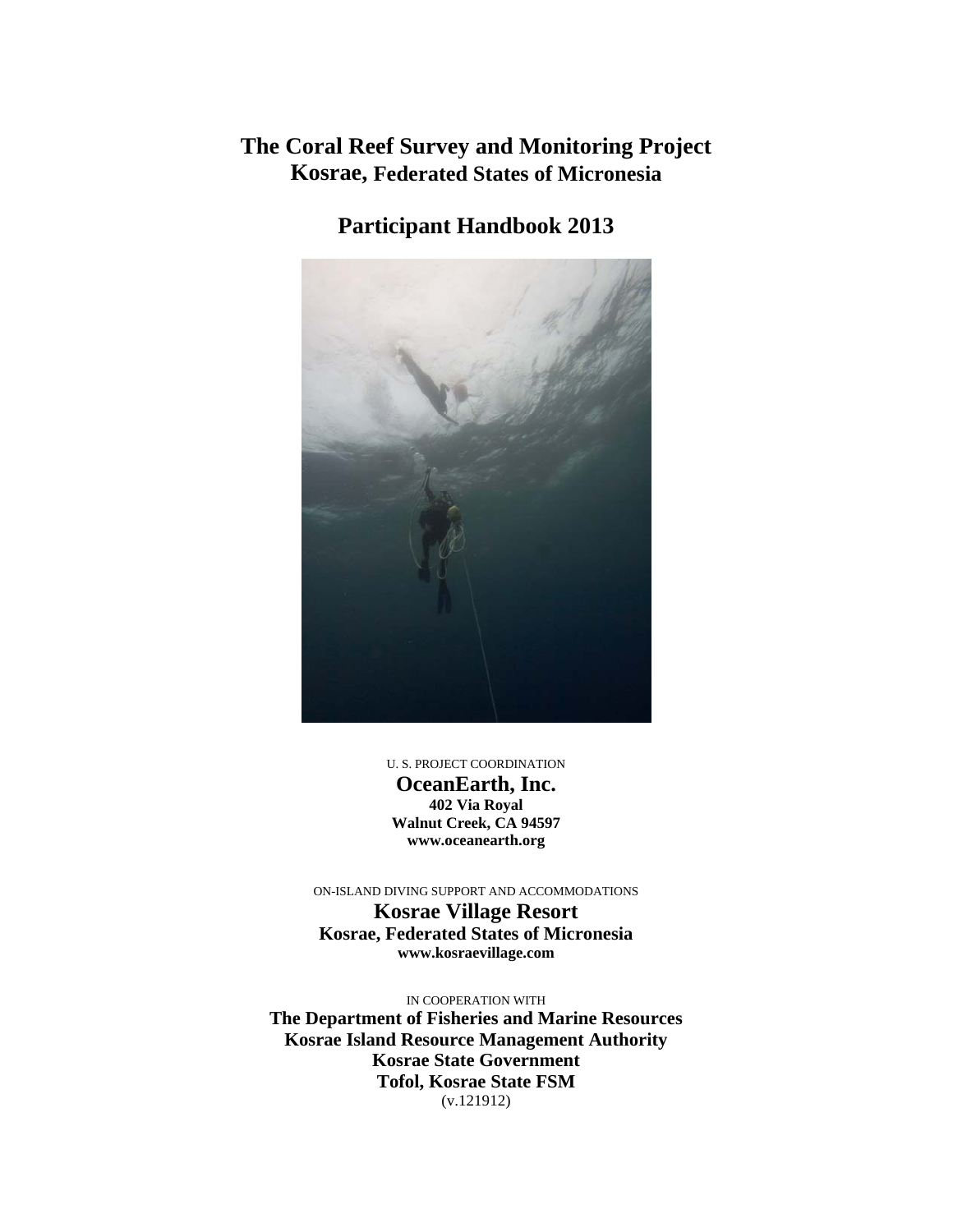Copyright © 2012, by Oceanearth, Inc.

All Rights Reserved. No part of this publication may be reproduced, stored in a retrieval system, or transmitted, in any form or by any means, electronic, mechanical, photocopying, recording, or otherwise, without the prior permission of Oceanearth, Inc.

Photos Used with Permission of the Copyright Owners.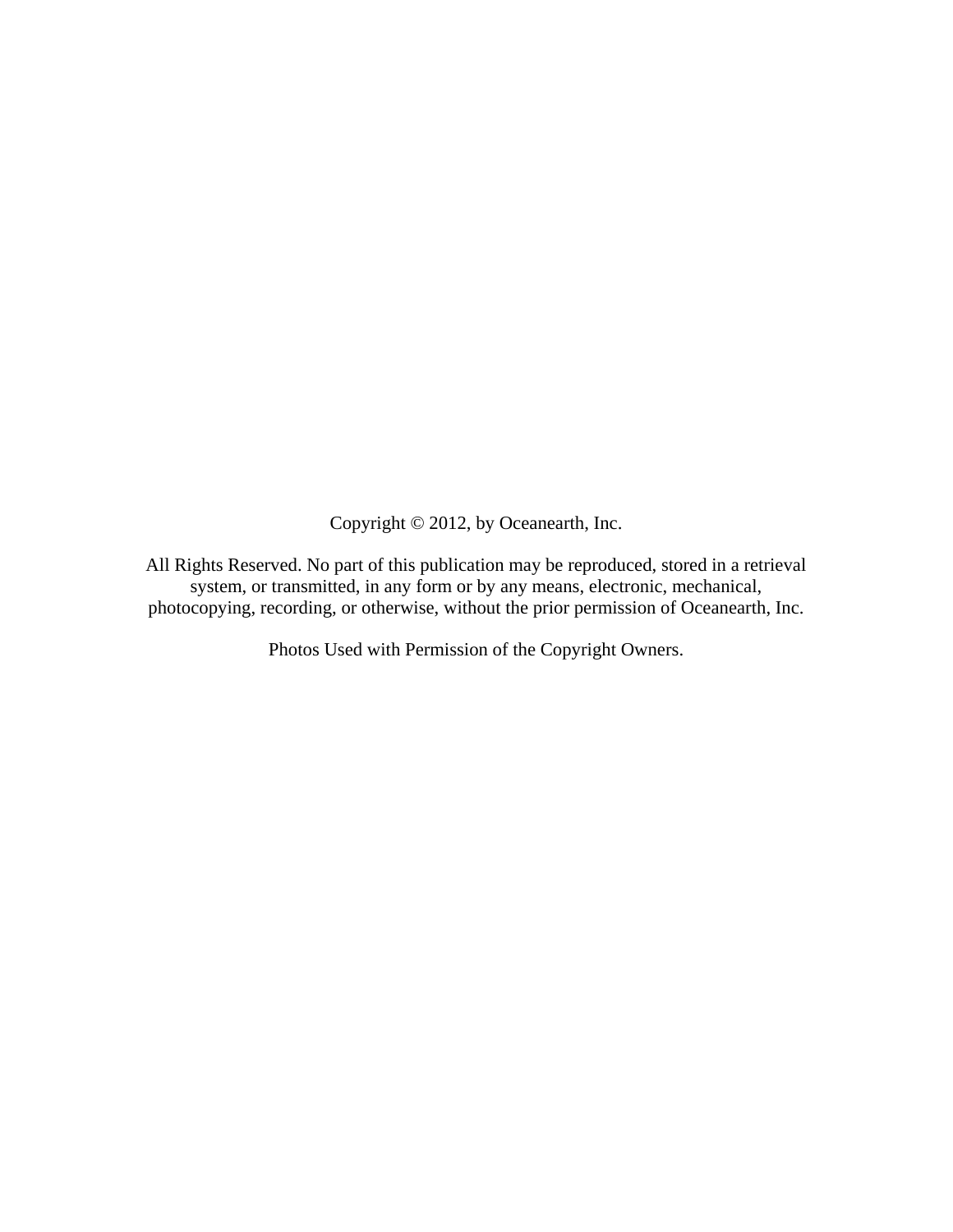### **GREETINGS**

Welcome to the Kosrae Coral Reef Survey and Monitoring Project. First, let us express our appreciation for your decision to take part in this valuable endeavor. The participation of dedicated individuals such as you plays a pivotal role in the protection and preservation of this unique natural resource.

This handbook has been prepared as an overview of information for project volunteers. It is intended to both help you prepare for and enhance your participation in the project. The handbook will contribute to your understanding of project goals and will help you understand your responsibilities. Further, the information in this document will assist us to coordinate efforts, avoid difficulties and, of course, maximize results. Please take some time to familiarize yourself with its content and have it available for your use during your visit to Kosrae. Important topics discussed in the following pages include:

An Introduction to Kosrae

History, Customs, Behavior

• Project Accommodations

Information on Kosrae Village Resort

- Food and Infrastructure Considerations
- Optional Activities
- Medical Information
- Project Overview

General Reef Project History and Methodology

- Typical Schedule and Expected Participation
- Dive Safety
	- General Considerations
	- Local Conditions
	- Some Suggested Supplies
- Post-Project Responsibilities of the Participants, Implied Releases
- **Appendices**

Project Contact List

Consular Information Sheet

References and Suggested Reading

Link to Participant Liability Releases

If you have questions that are not answered by this handbook, please feel free to contact a project representative. A list of contacts is included in the Appendices. In particular, for questions dealing with team issues and transportation, contact your team leader or project coordinator. For questions on accommodations and diving facilities while on Kosrae contact Kosrae Village Resort (KVR).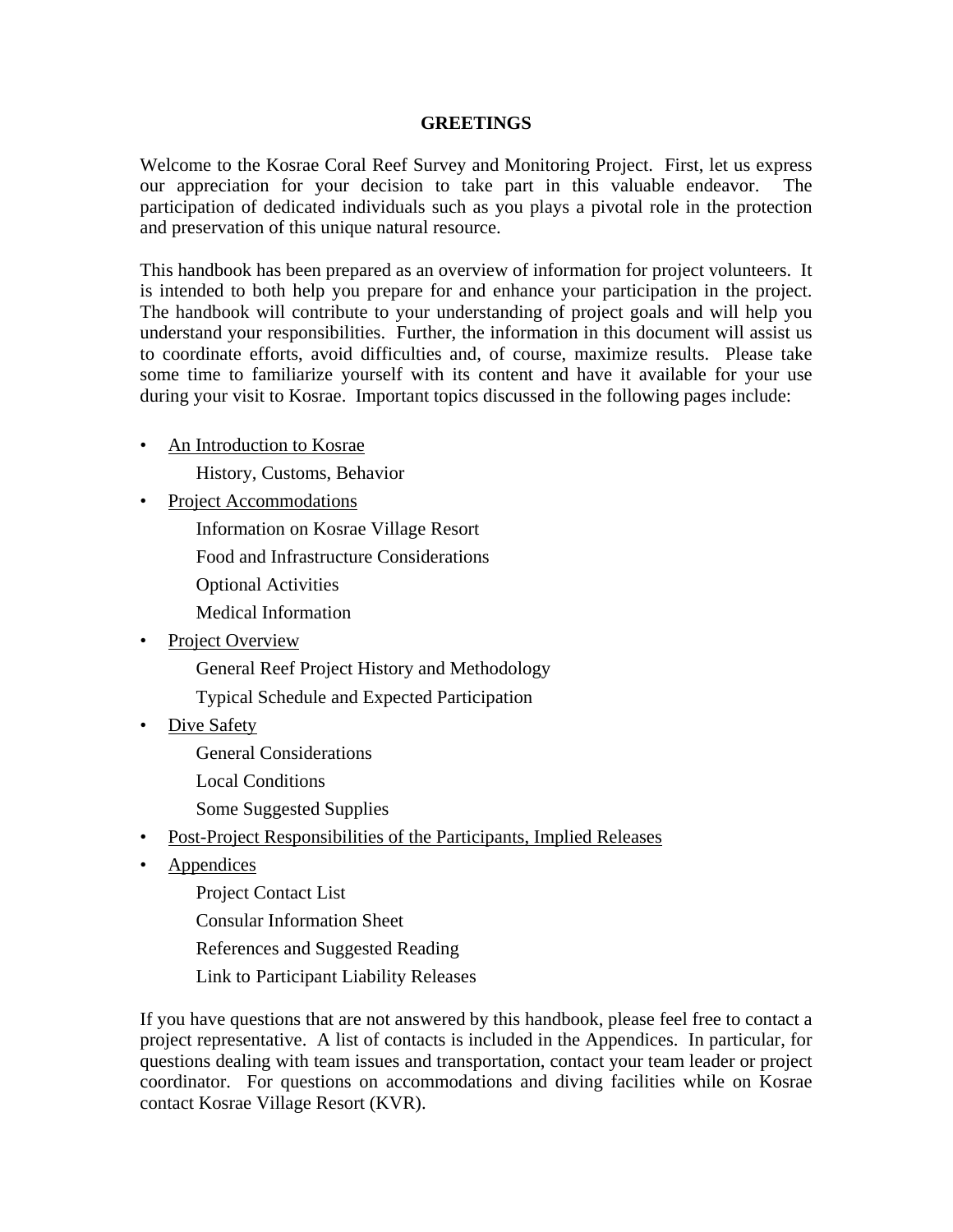#### **A Note on Releases and Agreements**

Please note that each participant will be required to sign three standard general releases of liability and one general affirmation. These documents acknowledge your awareness of the risks of diving and release all participants and organizers from liability. The documents also affirm that you have read the information in this manual and have agreed to abide by and have met the requirements for participation. If you have any questions regarding either the releases or the requirements to participate, please contact your project coordinator immediately. Without these releases, you may not participate in the diving activities of the project. Please keep a copy of each release for yourself and return a copy to the project coordinator. You will find a link to the required forms included in the Appendix to this document.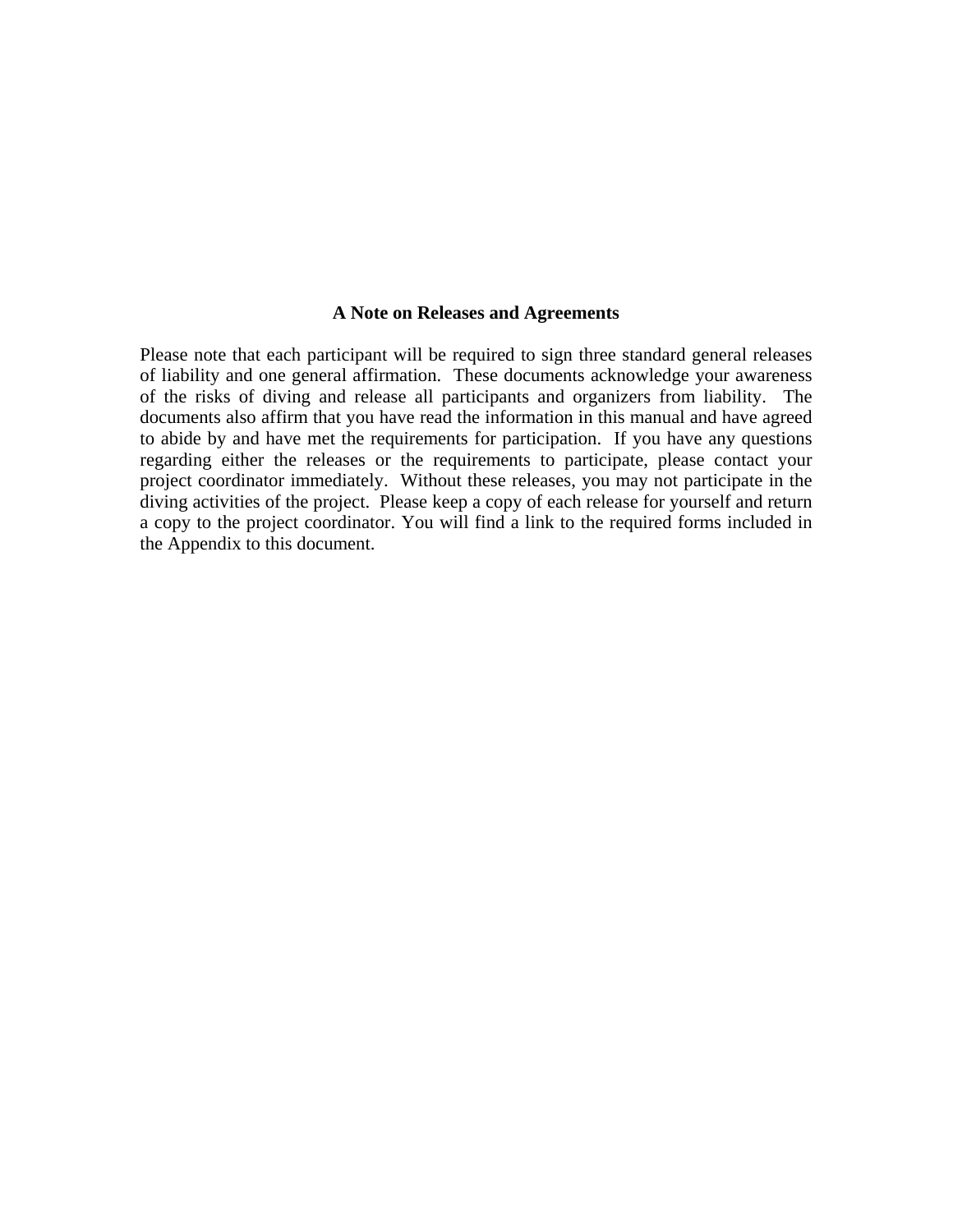#### **An Introduction to Kosrae**

Kosrae (pronounced variously as Ku-shy or Ko-shry) is the easternmost and second largest of the islands of Micronesia which includes the more common recreational dive destinations of Truk, Palau, and Yap. Kosrae is volcanic in origin, centered by Mt.

Finkol (2064 ft), and is covered with a lush rain forest. Being the geologically youngest of the major islands, it exhibits the characteristic fringing reef system as opposed to barrier or atoll. Kosrae has numerous rivers and waterfalls and the island's mangrove forests are some of the most impressive in the Pacific. There are three primary harbors: Lelu (pronounced Lay'La), Utwe (U as in 'Hoot' Way), and Okat (Ohh'Cat) (next to the airport).



The temperature on Kosrae averages 80 F. year round. Kosrae is at the extreme southern part of the typhoon track, so although major storms are uncommon, the rainfall average of 200 plus inches per year should give you an idea of how often it rains.

Kosrae's reef system is relatively pristine and populated by a tremendous variety of fish and invertebrates. At least 400 types of fish have been identified. Mantas, rays, eels, grouper, and barracuda inhabit the reef. White Tip and Black Tip reef sharks can also be found at the margins of the reef. The island has a large population of Green turtles which visit periodically and schools of bottle-nosed and spinner dolphin which cruise the outside of the reef. Kosrae is roughly triangular in shape, with good dive sites on all sides. As a result, diving is not typically prevented by wind or current. Visibility averages 100+ft. Past project teams have measured visibility approaching 200 ft. The fringing reef completely surrounds the island.

Kosrae's history includes whaling, piracy, and warfare, and the remnants of these activities can be found both on the island and underwater. The Lelu harbor contains the remains of two Japanese ships and at least two military planes. Utwe harbor contains remains of the pirate ship Leonora sunk in 1874. Other shipwrecks may lie in coastal waters. Japanese military hardware left from WW2 can still be found on some of the island's beaches.

The Lelu Ruins, located on Lelu Island, rank as one of the most significant historic sites in the Pacific. Lelu was the capital of a complex feudal society and ruins of many of the dwelling and burial compounds remain and are in the process of being preserved. For those who wish to explore, there are numerous hiking trails, caves, waterfalls with bathing pools, and mangrove channels that can be reached by canoe. Excursions off the beaten track may be dangerous and should always be made with a guide.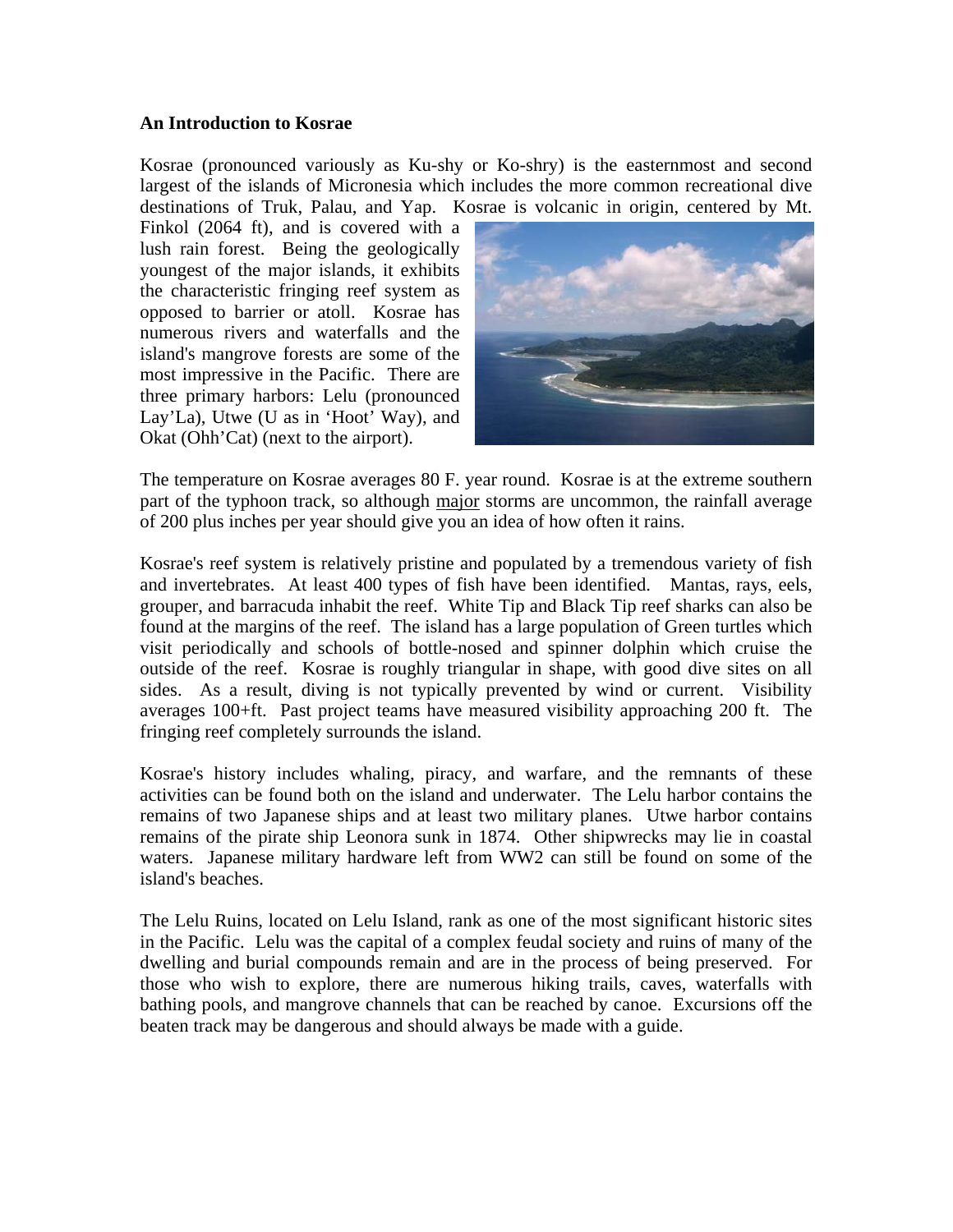## **Customs and Behavior**

Religion plays an important role in the lives of Kosraeans. This gives rise to a number of social mores, which can affect the visitor. During your stay on Kosrae please be sensitive to the expectations and customs of Kosrae. One of our primary goals is to foster a mutually rewarding relationship that will facilitate the continuation of this project into the future. Please help us preserve and build that friendship.

Sunday is taken very seriously on Kosrae. It is illegal to fish or gather shellfish on Sunday. It is illegal to purchase or consume alcohol on Sunday or Christmas Day. In general Sunday is acknowledged as a day of rest; no project work or diving activities can be performed at this time. Snorkeling and swimming in front of the resort are acceptable but should not be engaged in elsewhere. Should you wish to attend the local church activities, please let us know.

It is considered immodest to reveal your upper leg on Kosrae (and in most of the Pacific). This applies to both men and women. (This is not a concern on the resort grounds except in the restaurant.) In general, men should wear shirts and women should dress modestly. We suggest that women participants bring sarongs or wraps, for those times when they are appropriate. Men should have longer legged shorts. Dress expectations apply when preparing for dives. Generally, we refrain from changing clothes at the dock or when we are still in obvious view of the shore.

Most of the land on Kosrae is privately owned. If you are 'wandering' and sight seeing, always ask permission to enter or traverse land.

## **Project Accommodations**

Project participants will be staying at the Kosrae Village Resort (KVR). Please visit the KVR website for information describing the general accommodations. KVR is located on the eastern side of Kosrae on a five-acre site located in groves of coconut, banana, citrus and pandanus trees. The traditional thatched bungalows are open air and reflect the style of original native construction. Each bungalow has a private bath, hot water and two queen beds. Project costs assume, and participants should plan on, double occupancy – i.e. a shared bungalow. KVR will attempt to accommodate team member needs to the greatest extent possible. Laundry service is available. Additional information can be found at the KVR web site, http://kosraevillage.com

Although they were urged to vacation in Florida, the mosquitoes on the island decided to stay. Therefore, expect some in residence. Each bed is equipped with a mosquito net and each room comes supplied with mosquito coils and repellent. If this is of special concern and you have a preference as to the type of repellent you use, you may wish to bring your own.

Keep in mind that we are visiting a rain forest. If you have equipment that absolutely must remain dry, please take appropriate precautions. There is a chance that items could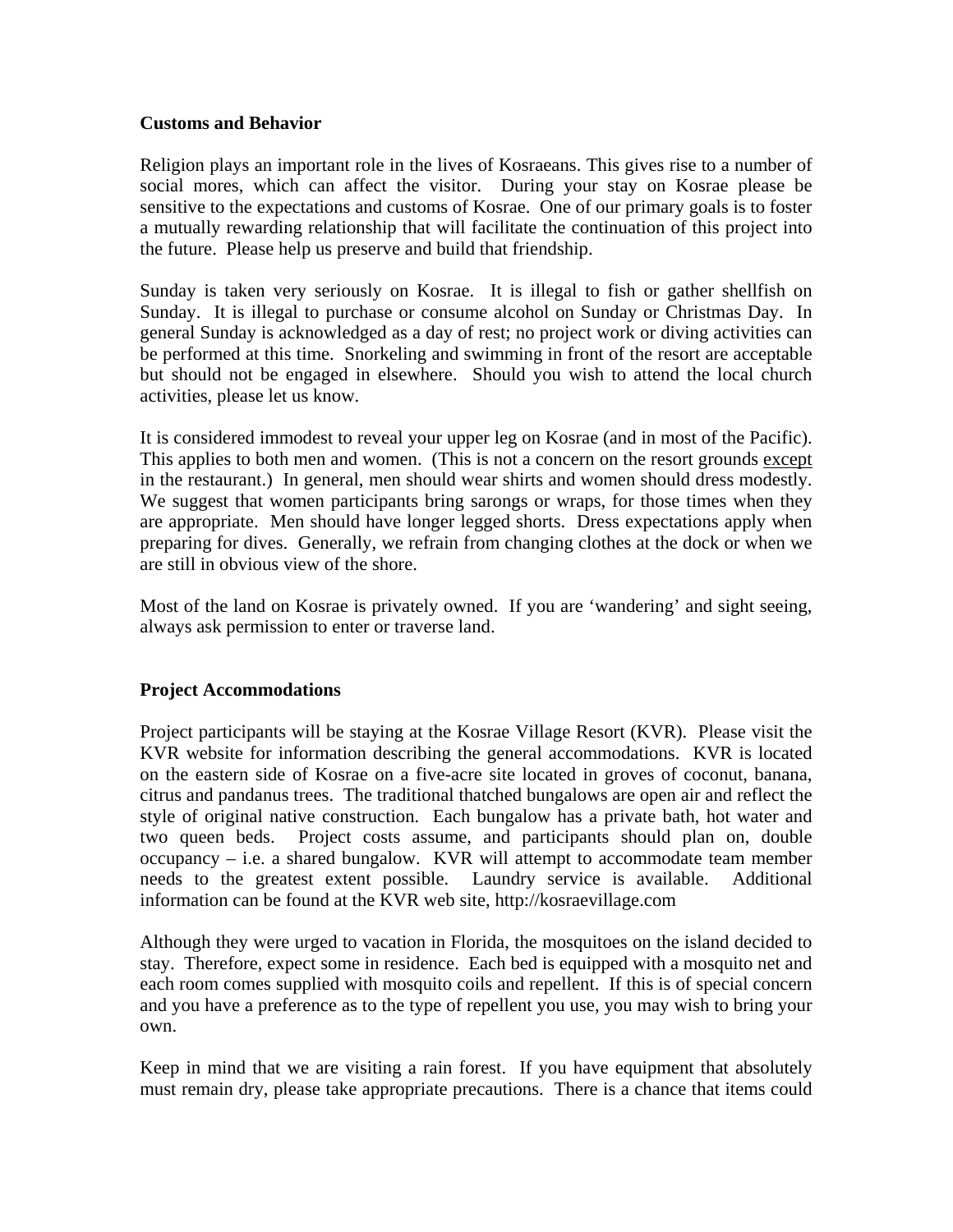get wet (even inside), splashed on, etc. Use dry boxes and/or Ziploc bags to protect possessions. On-island shopping is extremely limited, please plan ahead. A rain poncho is recommended as well and comes in handy on the boat during squalls. If you have questions, don't hesitate to ask us.

KVR is a PADI (Professional Association of Diving Instructors) Resort facility, with a PADI 5 Star dive center on premise and, as such, follows PADI guidelines for diving, equipment, breathing air, etc. The owners are PADI, NIADD and SSI Instructors. Except by special request, all project dives will be performed using Nitrox. Please contact us for additional information if you are not Nitrox certified.



## **Food**

Meals at the Kosrae Village Resort are not included in your project cost. The Inum Restaurant is open from 8 am to 9 pm seven days a week. Guests may charge meals and beverages to their rooms. A sample menu for the Inum Restaurant is available on the KVR website. The in-room refrigerator typically contains complimentary drinking water, coconuts, and fruit. The room usually also comes equipped with a coffee maker and supply of tea and coffee. Alternative food is available throughout the island at your option. If you have special dietary needs, please inform KVR or your team leader as soon as possible so that you can be accommodated.

Please note that alcohol is not served on Sundays.

Tipping is not expected but is welcome. At Kosrae Village Resort, tips are shared equally by all members of the resort and restaurant staff.

Fruit trees are found throughout the island. However, since most land is privately owned, it would be wise to ask before helping yourself. Use common sense when consuming foods outside of the restaurant. The drinking water at KVR is filtered, but you may want to drink bottled water while on the island if you are sensitive to foreign water sources.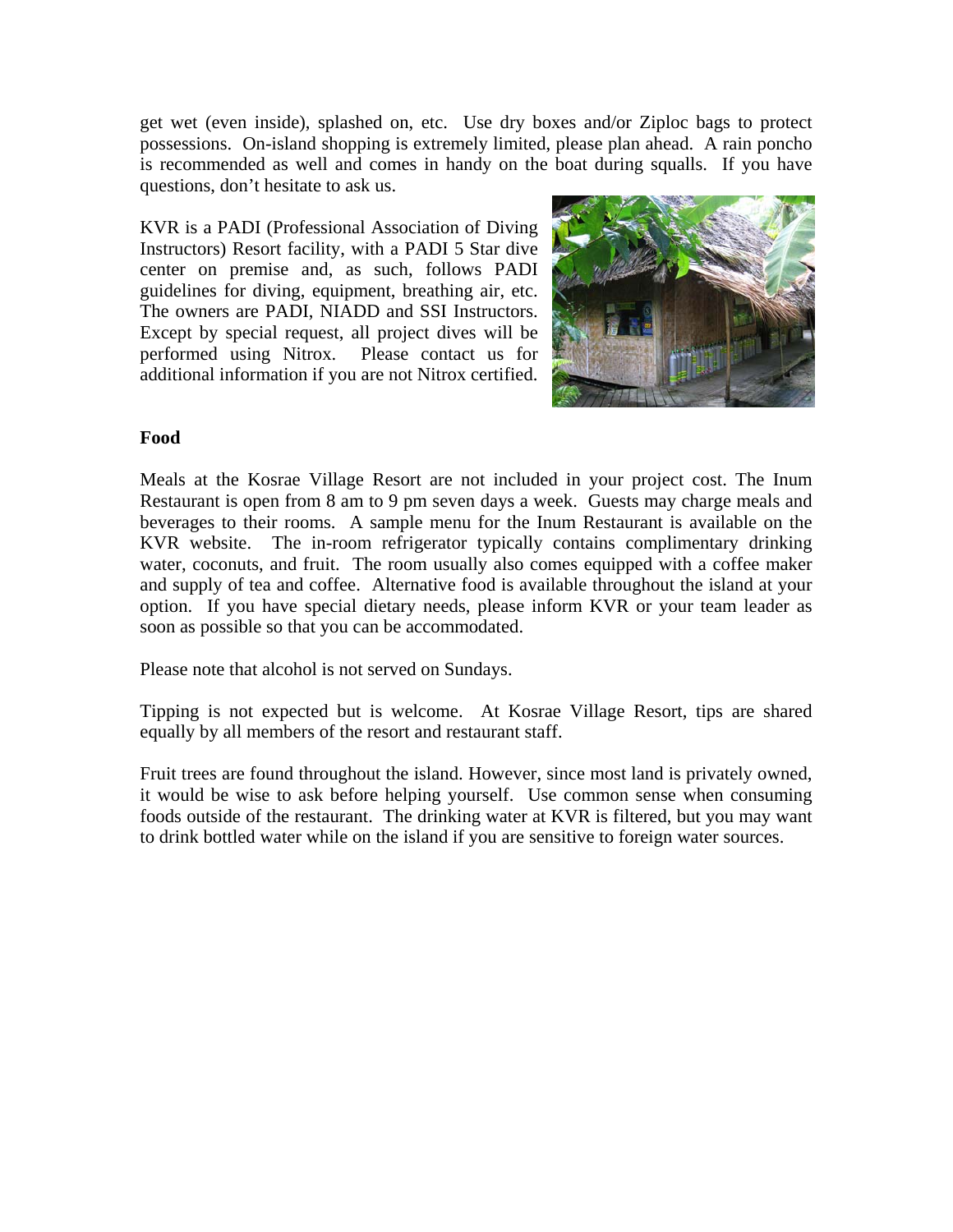### **Infrastructure**

| Electricity: | Same plug configuration and voltage as U.S.                                                                                                                                                                                                                                                                         |
|--------------|---------------------------------------------------------------------------------------------------------------------------------------------------------------------------------------------------------------------------------------------------------------------------------------------------------------------|
|              | Communications: Kosrae uses U.S. postage rates but FSM stamps are required.<br>Standard phone service is available. Rates are expensive.<br>Use country code 1 for calls to the U.S.                                                                                                                                |
|              | Kosrae Village Resort from U.S.:<br>011-691-370-3483 (voice)<br>$011-691-370-5839$ (fax)                                                                                                                                                                                                                            |
| Email:       | Wifi is available at Kosrae Village Resort.<br>Internet access requires the purchase of a Kosrae Telecom<br>card. Cards are available in denominations of \$5.00 up.<br>As of 2012, usage charge is 8 cents per megabyte transferred.<br>Email: info@kosraevillage.com<br>Web Site: http://kosraevillage.com        |
| Currency:    | The FSM uses U.S. currency. ATMs are available at banks.<br>Credit cards can be used at the resort. Cash is acceptable<br>everywhere. You should bring sufficient cash to cover tour<br>tips, purchases of souvenirs, etc. Traveler's checks are can be<br>used but may not be readily accepted outside the resort. |

### **Optional Activities**

Outside tours are available with prices ranging from \$5 to \$75. Since the tour operators usually have other jobs, arrangements must be made in advance. Many of these activities are weather-dependent. Possible adventures include kayak paddling in the mangrove channels, climbing Mt. Oma or Mt. Finkol, exploring the Japanese caves, a jungle hike to the Menke ruins, a visit to the Lelu ruins, and guided car tours.

### **General Medical Information**

There is a staffed hospital on Kosrae, but its resources are limited. If you have need of any special medications, you should bring them with you. Some over the counter supplies you may wish to consider include sunscreen (essential), insect repellent (highly recommended) especially for hikes, anti-fungal medications if you are susceptible. Make sure your immunizations are current e.g. tetanus. There is no malaria reported. Please refer to the list of suggested items to bring with you for additional ideas.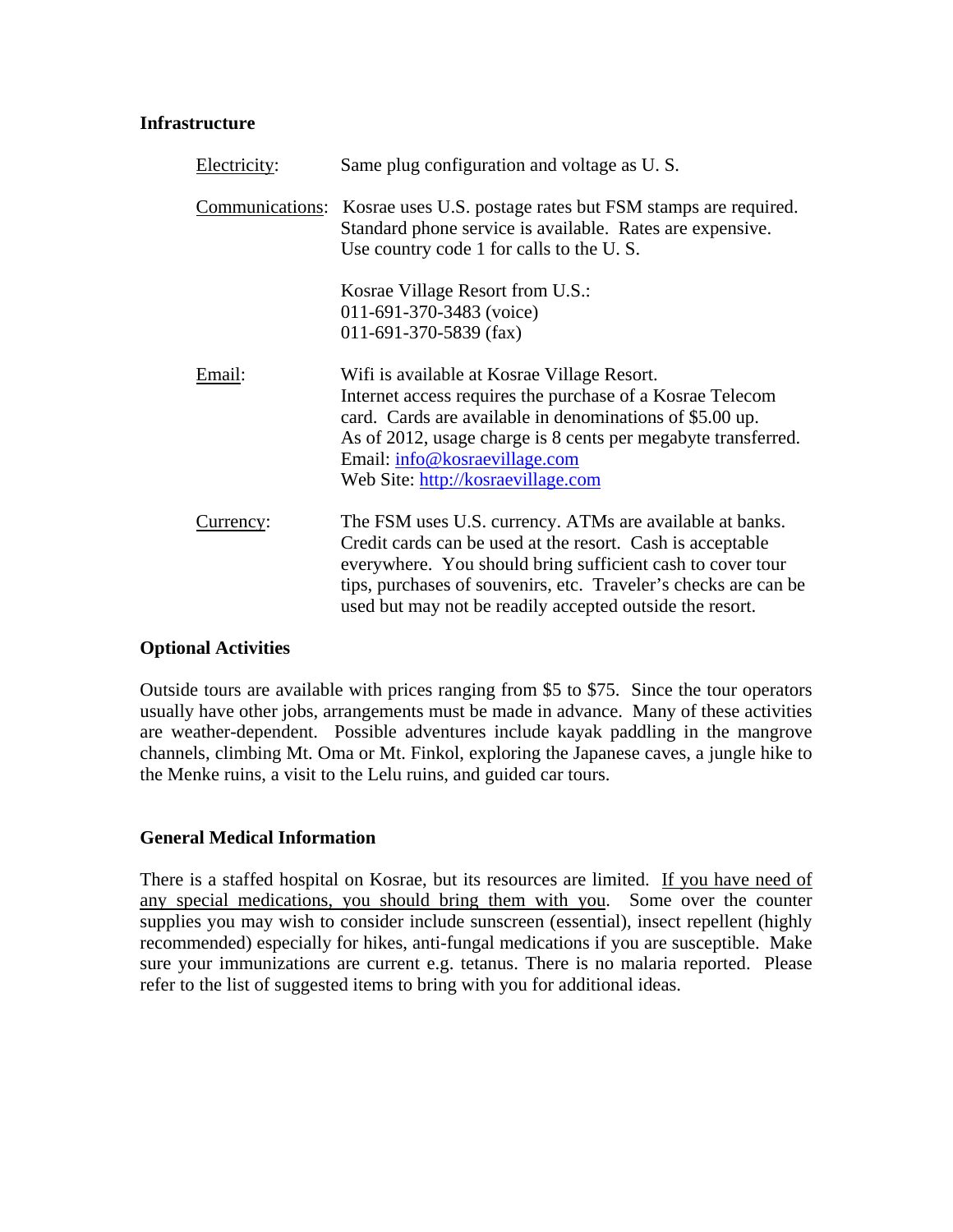## **A Brief Project History**

During the early 1990's Bruce Brandt and Katrina Adams began examining the possibility of founding a diving resort which closely integrated respect for indigenous natural resources, history and culture of the Pacific Islands. Their research led them to the island of Kosrae, the easternmost and least visited of the major islands of the Federated States of Micronesia. When exploring the waters surrounding Kosrae, Bruce and Katrina were amazed to discover that an easily accessible pristine reef system still existed.

Upon committing to the creation Kosrae Village Resort, Katrina and Bruce recognized that one of their major goals would be the continued preservation of this critical coral resource. To that end, they began developing various monitoring and management plans. A variety of approaches have been pursued, from diver and community education to control and recycling of the resort wastes.



Critical to establishing any long-term reef management plan is the development of baseline data documenting its starting condition. The Kosrae State Department of Marine Resources did an excellent job of monitoring and documenting selected sections of the reef in the early 1990's and, as a result, was able to identify and halt a sudden outbreak of crown of thorns starfish, which occurred in 1994 and 1995. However, personnel limitations and budgetary cuts have constrained their ability to carry on larger scale projects.

In 1995, informal discussions began concerning the possibility of establishing a mooring buoy system surrounding Kosrae. Such systems have since become an accepted method of reducing the impact of reef area anchorage by fisherman and recreational boats and have been successfully implemented in a number of heavily visited diving sites around the world. These discussions initiated the first phase of the Reef Protection and Coral Monitoring Project in 1996. In that year a group of volunteer divers from California, lead by Dr. Stephen E. Smith, helped select mooring buoy sites and performed fish counts and coral surveys using a preliminary survey methodology. Visibility was measured and photographic and video records were compiled.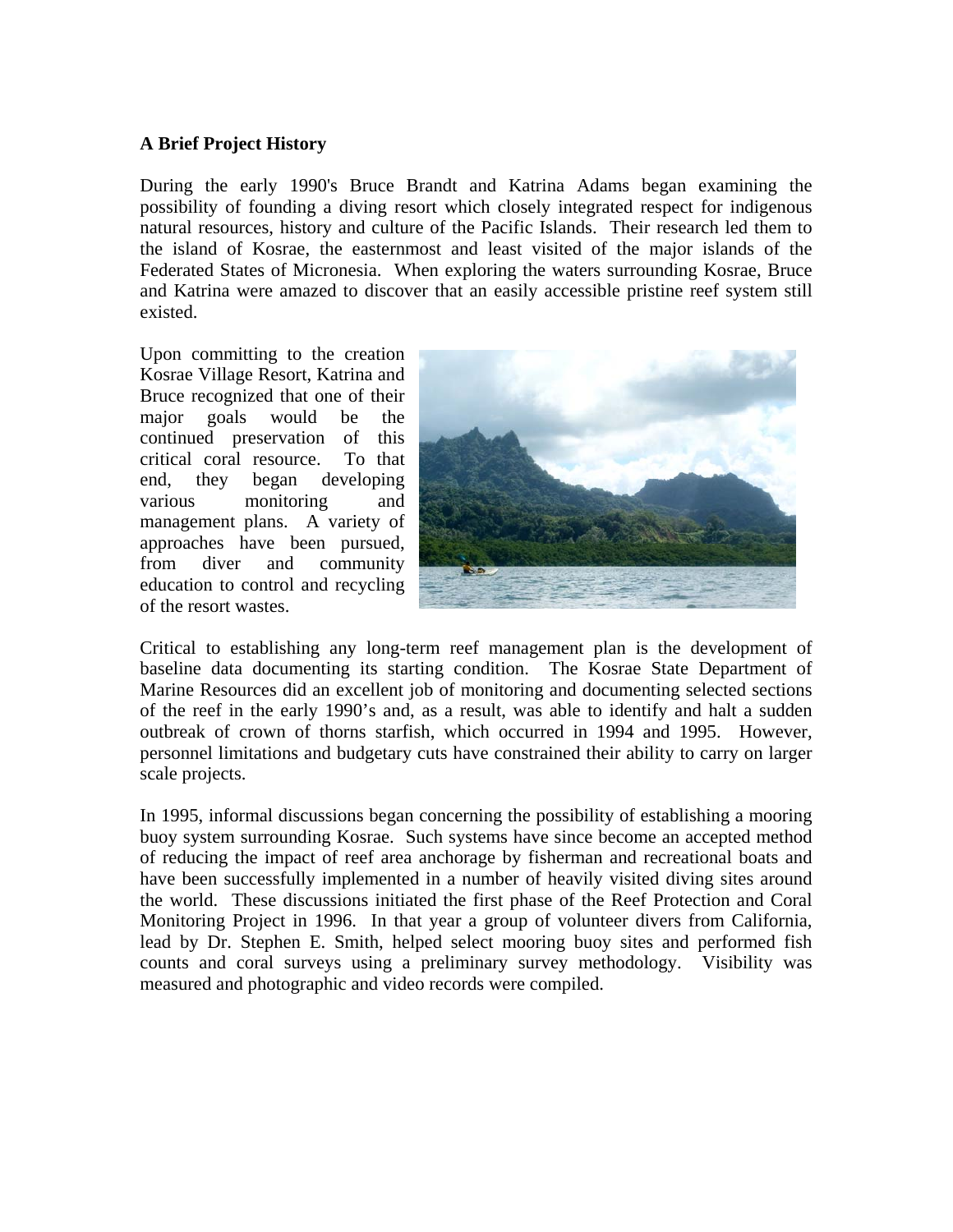During 1997, Phase 2 of the project was completed with the installation of 56 mooring buoys; 53 on the reef and 3 marking historic wrecks in the harbors. The installation of these buoys was a community project designed to aid the fishermen, diving community and others using the ocean, as well as protecting the reef from anchor damage.



Presently, the project is in its third phase - ongoing data collection and long term monitoring. It is at this point that a larger group of interested volunteers becomes critical to successfully building on the groundwork which has already taken place.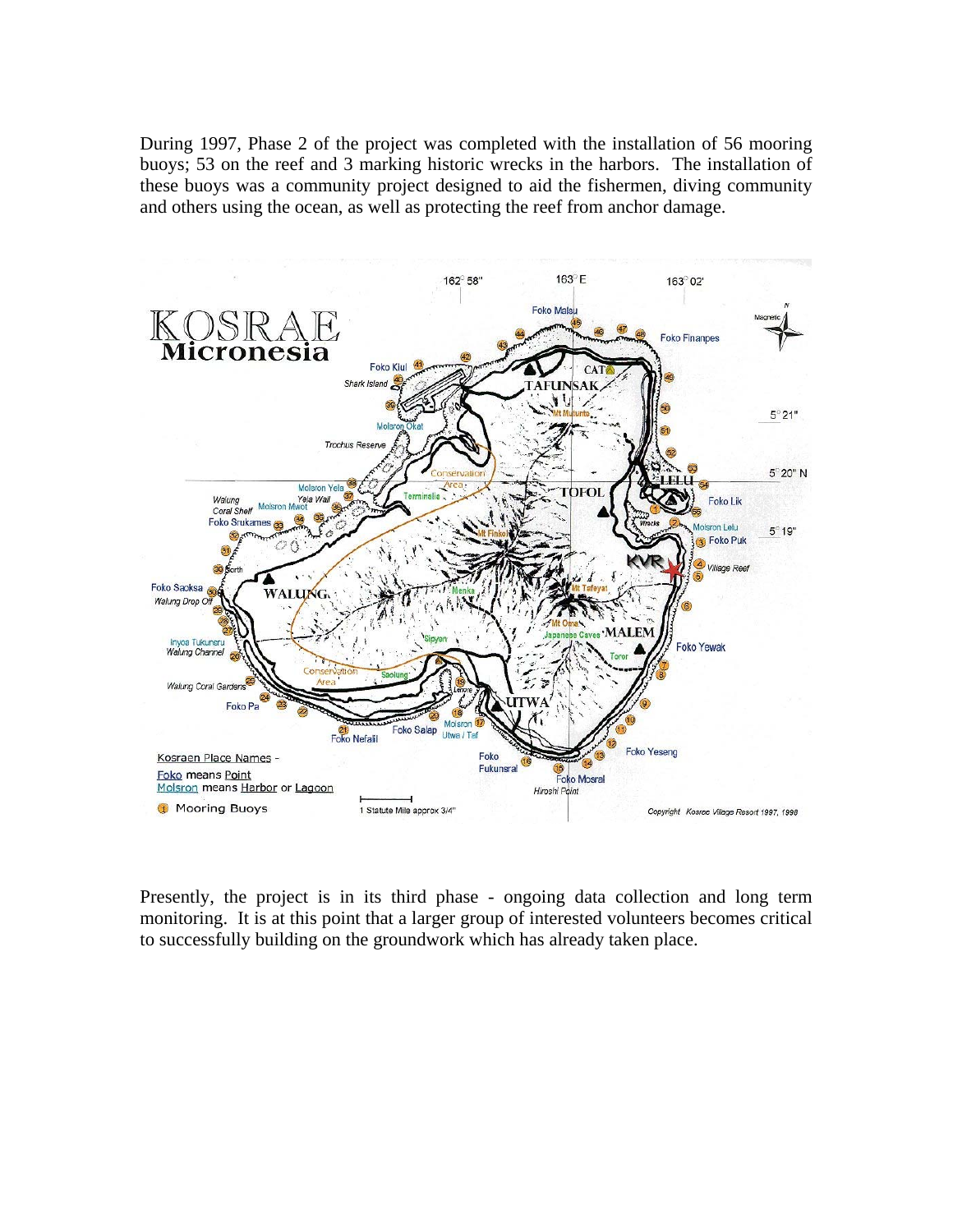### **Project Methodology Development – An Overview**

Over the course of the reef monitoring project the data collection methodology has been continuously modified and refined. As more experience has been gained in methods applied to reef monitoring in general, the Kosrae Project has adopted revised procedures to maximize both the value of the data collected and the efficiency with which it is compiled. Early project protocols depended primarily on the use of underwater slates to record the observations of the monitors (volunteers) and employed quadrats (squares of known size) or transects (lines of known length) to provide baseline areas over which the incidence and frequency of indicators or targets (fish, coral, invertebrates, etc) could be assessed. After gaining experience with both areal methods, the Kosrae project adopted the latter approach and installed permanent linear transects at selected buoy sites around the island. These locations have been used for many years for data collection and have provided substantial information about the on-going condition of the reef system.

Along with the selection of a method to define the area to be sampled (in this case the transect), a monitoring project must define the targets of the sampling. Obviously, the success of a monitoring protocol depends to a great extent on the ability of the monitor to identify the targets of interest. This, in turn, depends both on the complexity of the target universe and the extent of the training afforded to the monitor tasked with the data collection. Traditionally, marine monitoring projects have depended upon trained observers, most typically having a marine sciences educational background, to perform the data collection. However, the availability of such resources is generally limited and this imposes a constraint on the ability of monitoring programs to expand beyond those supportable by the academic or professional community.

In the early 1990's numerous organizations, including OceanEarth, recognized that in order to sustain long-term biological monitoring efforts, it would be necessary to access the substantial resource of motivated individuals willing to invest their time in environmentally related projects. At the same time, it was apparent that the traditional sampling methodologies could be difficult to apply by a group of lay volunteer researchers. A variety of organizations proceeded to develop approaches to address this issue. Some of these involved morphological approaches which ultimately proved insufficient to resolve differences in benthos populations in sufficient detail. One organization, Reef Check (California) designed a protocol which employed volunteers to assess the state of the cold water reef system of California. At the same time, the data collected by the Reef Check volunteer groups was used to begin building a database of sites throughout California, and later was extended to include warm water locations for which the original protocols were modified. For a variety of reasons Reef Check became one of the primary drivers of the movement to involve local lay volunteers in the collection of marine data – a process which was becoming known at the time as "citizen science". OceanEarth employed the Reef Check methodology for a number of years and, during that time, supplied the resultant data to Reef Check for inclusion in its international database. In an attempt to broaden its scope, Reef Check also developed monitoring protocols which attempted to address the needs of warmer water climes, e.g. Hawaii and the Indo-Pacific.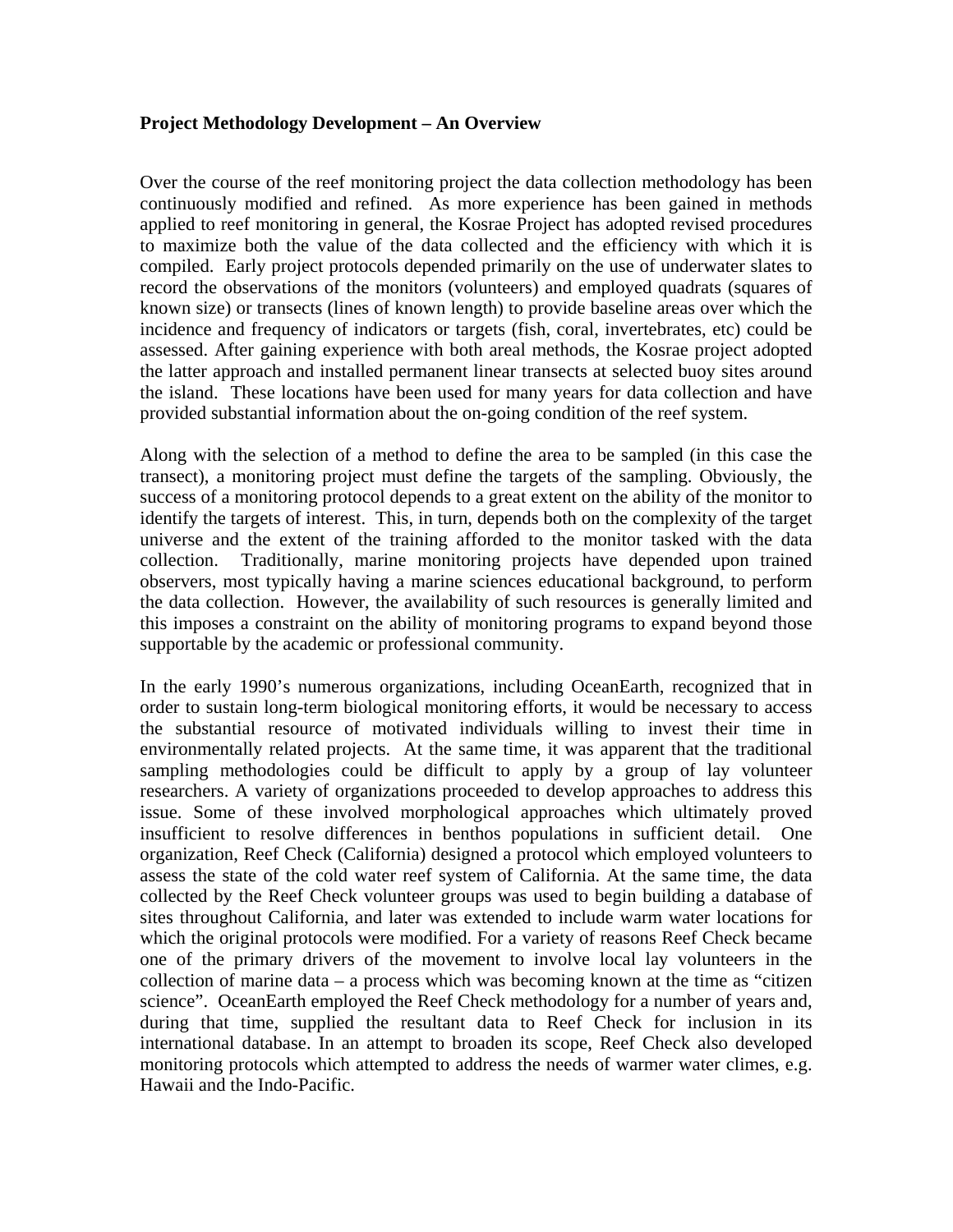In 2009, Dr. Peter Houk of the Pacific Marine Resources Institute performed a study comparing and assessing the results accumulated to that time of a variety of reef and fish monitoring studies on-going in the Marshall Islands and the F.S.M. One of the conclusions reached in that study was that "the majority of benthic datasets, that serve to estimate the abundance of coral, algae, and other sessile invertebrates, were collected at lower taxonomic resolution than required by the pressing management questions being asked". At the same time, the report re-iterated the commonly held ideas for a good data collection effort, i.e.

"…there is a strong need to ensure that scientific monitoring is addressing pertinent management questions; specifically that the survey design match the questions

Monitoring needs to be quantifiable and repeatable for future investigation to compare change over time

There is a need to develop criteria for acceptable levels of statistical power (the probability of accurately detecting change should it occur) based upon human and financial resources available to conduct monitoring."

With regard to the Kosrae Monitoring Project in particular, Dr. Houk concluded:

"Regardless of the cause, the long-term dataset here is notable for its ability to detect changes in coral cover at individual sites with relatively high statistical power. However, the benthos classification scheme does not provide sufficient characterization of the coral and algae assemblages to examine yearly difference further and approach an understanding of the causes of change over time, a desired result for monitoring to eventually be able to accomplish."

As a result of this study and other considerations, in particular, the difficulty of making Reef Check's overall methodology and data requirements consistent with the informational needs of local and government organizations, in 2010 a new methodology was adopted to address these concerns, while preserving and enhancing the value of the volunteer monitor in the development of the survey data.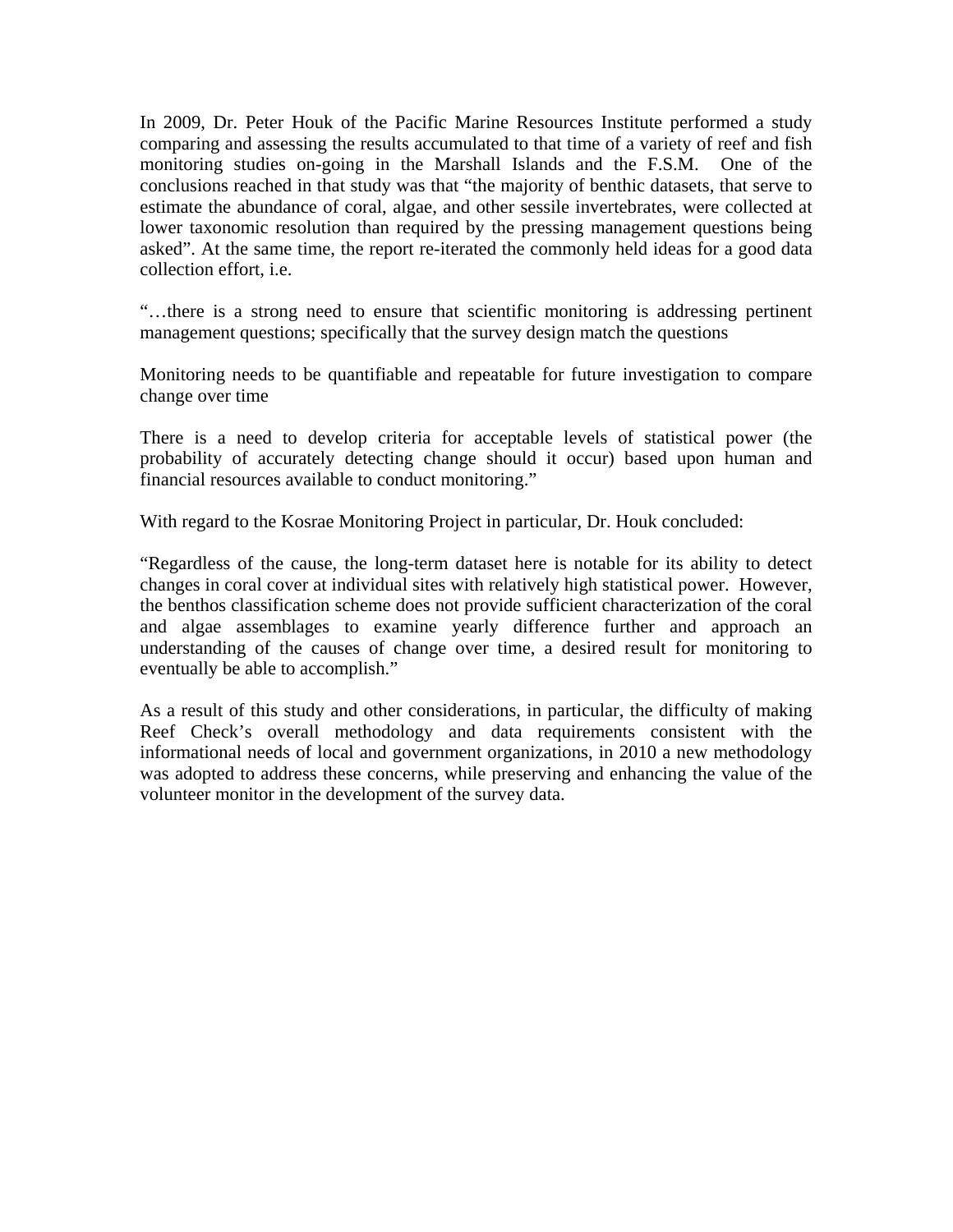### **Current Methodology and Procedures**

The Coral Monitoring Project continues to use the "environmental" mooring buoys (4, 8, 13, 16, 18, 21, 27, 29, 31, 34, 39, 42, 43, 47, 50, 53) as monitoring site markers. Because of the limited time available during a standard two week monitoring session, not all buoy sites can be examined in any one year. Site selection can be further constrained by the weather and sea conditions experienced during a particular monitoring session. In general, the site selection process for any particular session incorporates a site rotation, such that the same site is generally not monitored in the immediately following year. However, the rotation may be overridden by unusual events occurring in the intervening time since the previous session and/or by special request of on-island partners.

For each site selected for monitoring, four general areas of study are conducted. These are 1) environmental observations, including underwater visibility 2) a fish population inventory, 2) a point photo-quadrat survey, 3) an invertebrate inventory, 4) disease and damage survey. In practice, study areas 3 and 4 are combined. This protocol approach embodies many of the recommendations of the 2009 Houk study.

The execution of a monitoring session may be most easily exemplified by a representative description of the typical monitoring session. It should be realized that the actual procedure may require modification due to weather, personnel available and their capabilities, and/or the availability of sufficient bottom time to complete certain aspects of the procedures.

Ideally, each boat supports a single survey team comprised of at least three two-person dive teams. The teams would have the following assignments: Team 1: Environmental Observations and Coral Damage and Invertebrate Photo Survey; Team 2: Fish Inventory; Team 3: Photo Quadrat Survey.

### **Environmental Observations**

Team 1 begins the environmental observations by recording the following information:

Cloud Cover - Cloud cover is recorded in terms of 'oktas'. The sky is divided into 8 quadrants, like a pie, with the center of the sky oriented overhead. The total percentage of the sky obscured by clouds is estimated by counting the number of individual slices obscured. Values range from 0 oktas (a completely clear sky) through to 8 oktas (a completely overcast sky). If the sky itself was obscured, i.e hidden from view by fog, the value recorded would be 9 oktas (diving would be suspended in this unlikely case). Although measuring mirrors are available to facilitate this estimate, our procedure is simply to have the members of the team and any other available personnel on-board make individual estimates, with the recorded value being the group average. It should be recognized that the okta measurement is only a general indication of solar irradiance, since the albedo or cloud layer transmissivity is not reflected in the okta approach.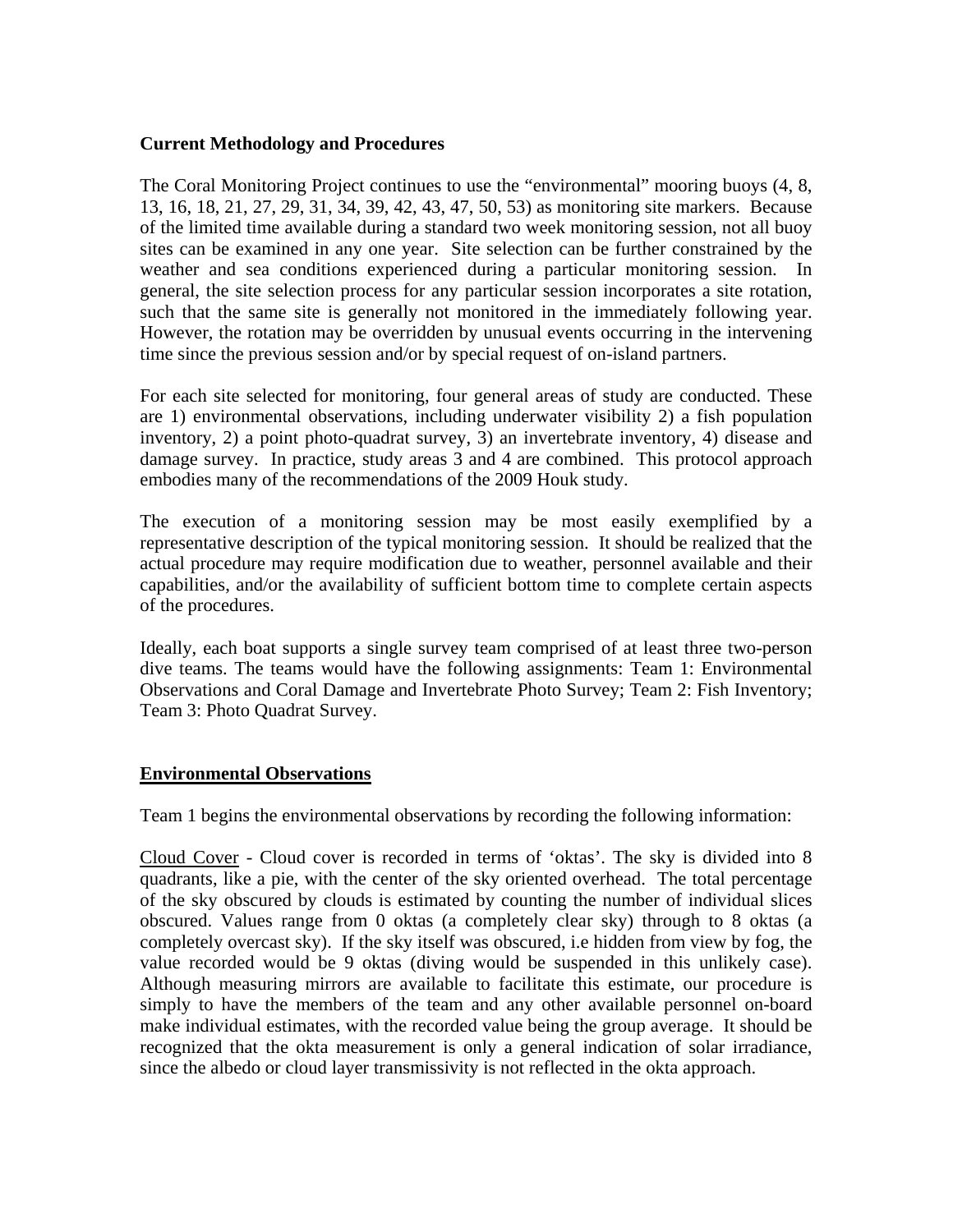Surface Air Temperature – Surface air temperature is measured using an Onset "Hobo" probe which is stored in a light-tight container prior to use. The probe is removed from the container and exposed to ambient air for 5-10 minutes. The probe records light intensity and the light signal marks the start of the temperature measurement. The probe is returned to its container between each measurement.

Surface Water Temperature – Surface water temperature is measured by submerging the Onset "Hobo" probe under 12 inches of the oceans surface. The probe is allowed to remain in the water until the temperature reading has stabilized (5–10 min.).

Surface Water Sample – A surface water sample is taken using a container marked for the purpose. This sample will be returned to shore for later evaluation of salinity and pH.

Underwater Visibility – Underwater visibility is measured using a Secchi disk. This is a disk which is divided into four quadrants colored alternating black and

white (see figure at right). The disk which we use is 12 inches in diameter. The Secchi disk is most commonly used to measure vertical light penetration by lowering the disk in the water until the disk's pattern is no longer observable. This enables computation of the extinction coefficient, a representation of the rate at which illumination decreases with depth or distance.



Measuring vertical visibility is generally difficult due to the effect of currents on the suspended disk. The Kosrae monitoring protocol employs the Secchi disk to estimate horizontal visibility as a measure of the general clarity of the water.

To measure the horizontal visibility, one member of the dive team grasps the handle of the Secchi disk (located on the back of the disk) and uses the other hand to grasp the buoy downline at a depth somewhat above the reef surface, maintaining a fixed position in the water. The second member of the team reels out the measuring tape while swimming with the current. Swimming with the current allows the diver to maintain some tension on the measuring line and minimizes the amount of 'bough' in the line, which will introduce error into the distance measurement. The diver continues reeling out the measuring tape until the disk disappears from view. (The diver holding the disk should orient the marked surface of the disk toward the observer). The observer then slowly reels the tape back in until the disk becomes just observable. At the limits of visibility, the disk will generally fade in and out of view. The diver should record the measured visibility on a slate.

When the visibility measurement is complete, the diver reels up the tape, taking care to prevent the tape from twisting as it re-enters the reel. During take-up, the diver will be swimming into the current, which tends to keep the tape taut and helps prevent tangling.

Two additional considerations should be kept in mind. If the direction of the current will take the diver performing the measurement into blue water (water in which no bottom is visible), then an alternate direction should be selected. Also, if the direction of the deployment will place the diver near the team performing the fish count, the measurement team should wait until the fish counters clear that area. When the tape has been reeled up, it is either placed in a pre-positioned bag which is attached to the buoy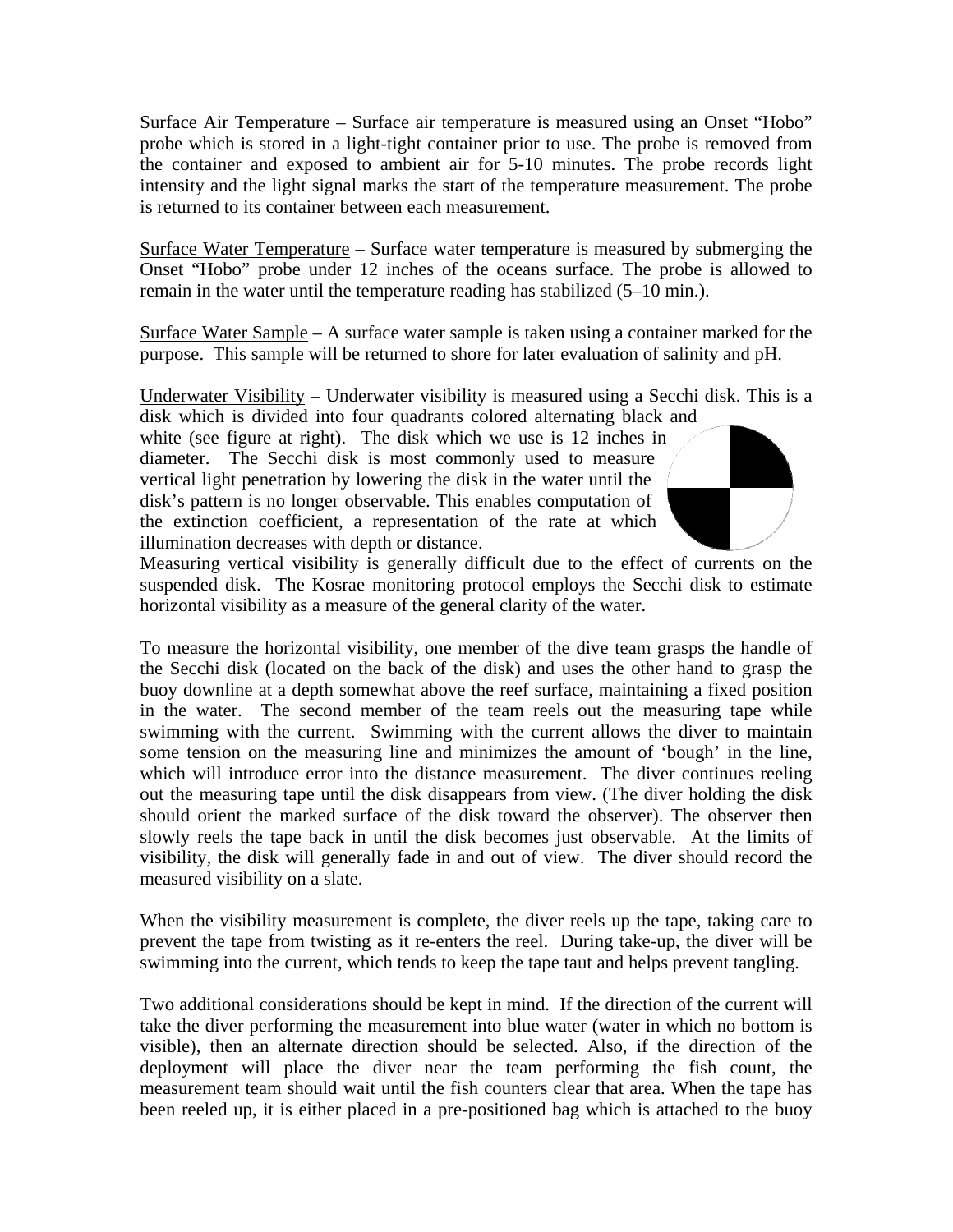downline or it is returned to the boat. When ready, the same dive team proceeds to the starting point of the linear transect to begin the invertebrate and coral damage survey.

Underwater Temperature and Water Sample – Prior to beginning the visibility measurement, one diver should deploy the Onset Hobo probe near the reef surface and secure a second water sample for later assessment. The probe should be collected after the visibility measurement has been completed and the line retrieved.

## **Fish Count**

While the first team is performing the environmental survey, the dive team responsible for the fish count proceeds to install the transect line. The starting point of the first transect is a predetermined location near the buoy pin. The line is laid in a direction that maintains a depth profile of approximately 30 feet.

Reefs are both topographically and bathymetrically complex, so deploying the transect in a straight line direction will seldom result in the line describing a constant depth contour (isobath). Because the composition of the coral community can be strongly influenced by depth (primarily due to its relationship to light levels), changes in transect depth introduce variability in the data that is difficult to control for statistically. As a result, the need to maintain a constant depth tends to result in the transect following a somewhat random path even as it proceeds in a desired general direction of deployment. Though the attempt to maintain a constant depth may result in a convoluted path, which is acceptable, the diver should avoid having the line cross over itself. This minimizes the potential for re-sampling of the same area.

As the line is being laid out, the fish counter is recording the fish present along the transect path by taking photos of all fish observed within an imaginary, vertically oriented 'virtual cylinder' having a 5 meter diameter and a 5 meter height. The axis of the cylinder is perpendicular to the transect line with the fish counter at its center. Starting at the 20m position of the first transect, the fish observer spends 3 minutes taking photos in all directions to encompass the volume of the cylinder and all fish it contains. The observer then moves forward 20 meters and pauses for 3 minutes before taking the next photo. The 3 minute stop time allows the return of fish that may have been disturbed by the approach of the dive team. The total volume assessed is approximately 1,200 cu. meters. The photos are later reviewed and the fish recorded are identified. The primary targets for the count are fish used for food, whether for subsistence or commercial sale. They include:

| Serranidae                                  |
|---------------------------------------------|
| Cromileptes altivelis                       |
| Haemulidae (e.g. <i>Plectorhincus spp.)</i> |
| Lutjanidae                                  |
| Chaetodontidae                              |
| Cheilinus undulatus                         |
| Scarridae                                   |
| <b>Bolbometopon</b> muricatum               |
| Muraenidae                                  |
|                                             |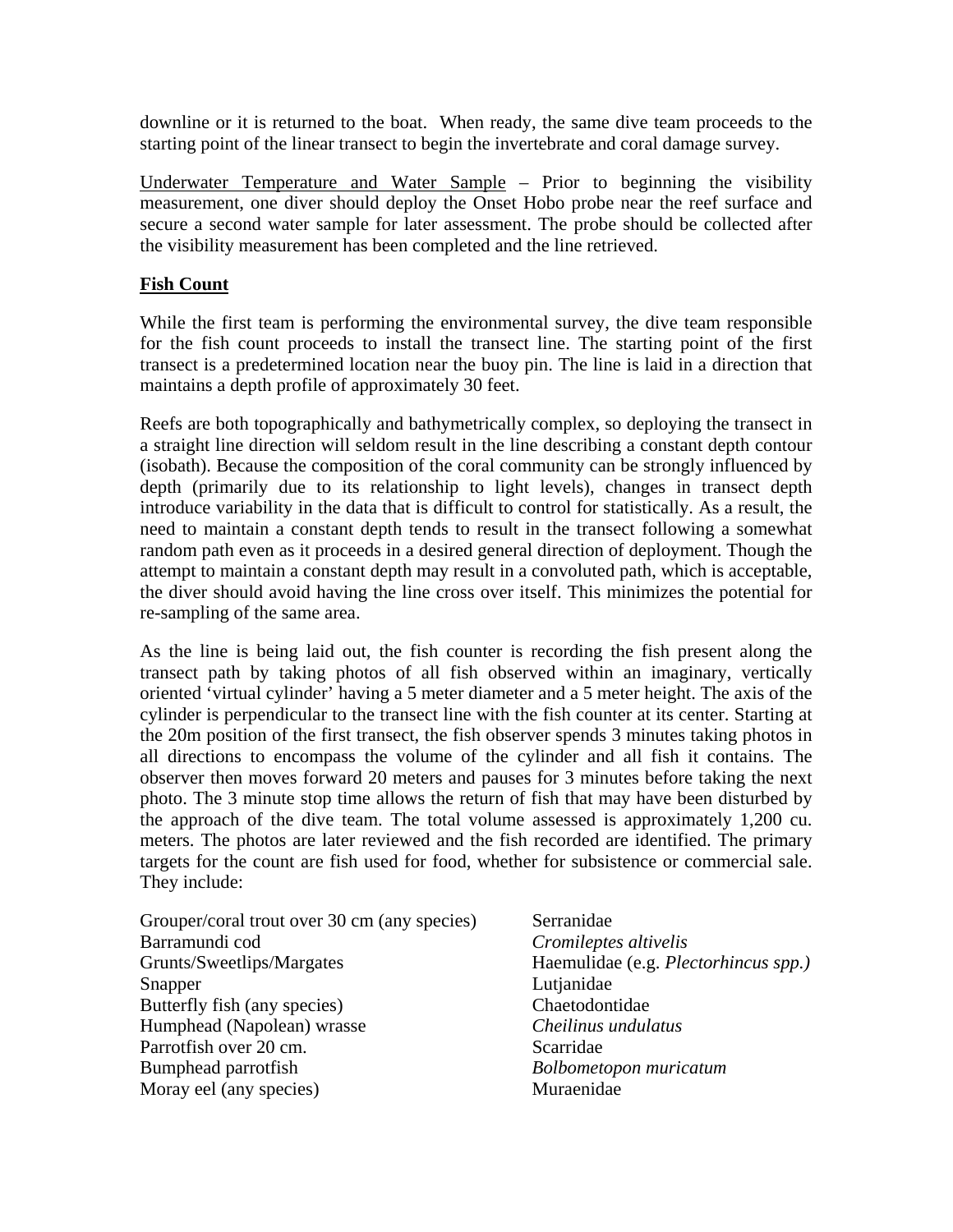### **Invertebrate Inventory and Coral Disease and Damage Assessment**

The invertebrate and disease / coral damage inventory is normally performed by the same team of divers that completes the environmental assessment. The objective of the invertebrate inventory is to record the occurrence of all target invertebrates observed within 2.5 meters on either side of the transect centerline. Each member of the dive team selects one side of the transect on which to perform the inventory. In the past, divers were asked to record the observation of the inverts on a slate which provided a column for each of the target categories and the transect on which it was observed. For divers who were unfamiliar with the target species, this introduced some uncertainty into the data collected.

In order to minimize this uncertainty, the current protocol calls for the diver to photographically record every observation made. The diver begins by taking a photo at the start of the transect by capturing either a tag which indicates the transect number, or holding the appropriate number of fingers in front of the camera to identify the transect. The diver then proceeds along the transect recording all observations of invertebrates, disease, or damage within the 2.5 meter belt. Simultaneously, the second diver performs the same task on the opposite side of the line. At the end of a transect, each diver photographs the final line marking and takes a photo of the beginning of the next transect. The total area surveyed is 1,250 square meters. The photographs are reviewed at the end of the day and invertebrates, damage, and suspected disease identified and recorded in the database. Some of the invertebrates that are of interest include:

- Giant clams *Tridacna spp.* Lobster (all edible species) Malacostraca (Decapod) Banded coral shrimp *Stenopus hispidus* Pencil urchin *Heterocentrotus mammilatus*  Long-spined black sea urchin *Diadema spp.* Edible Sea Cucumber - Prickly redfish *Thelenota ananas*  Edible Sea Cucumber - Greenfish *Stichopus chloronotus* Seastars (Various) *Linckia, etc.* Pincushion Stars *Culcita schmideliana* Crown of thorns starfish *Acanthaster planci* Triton *Charonia tritonis*
	-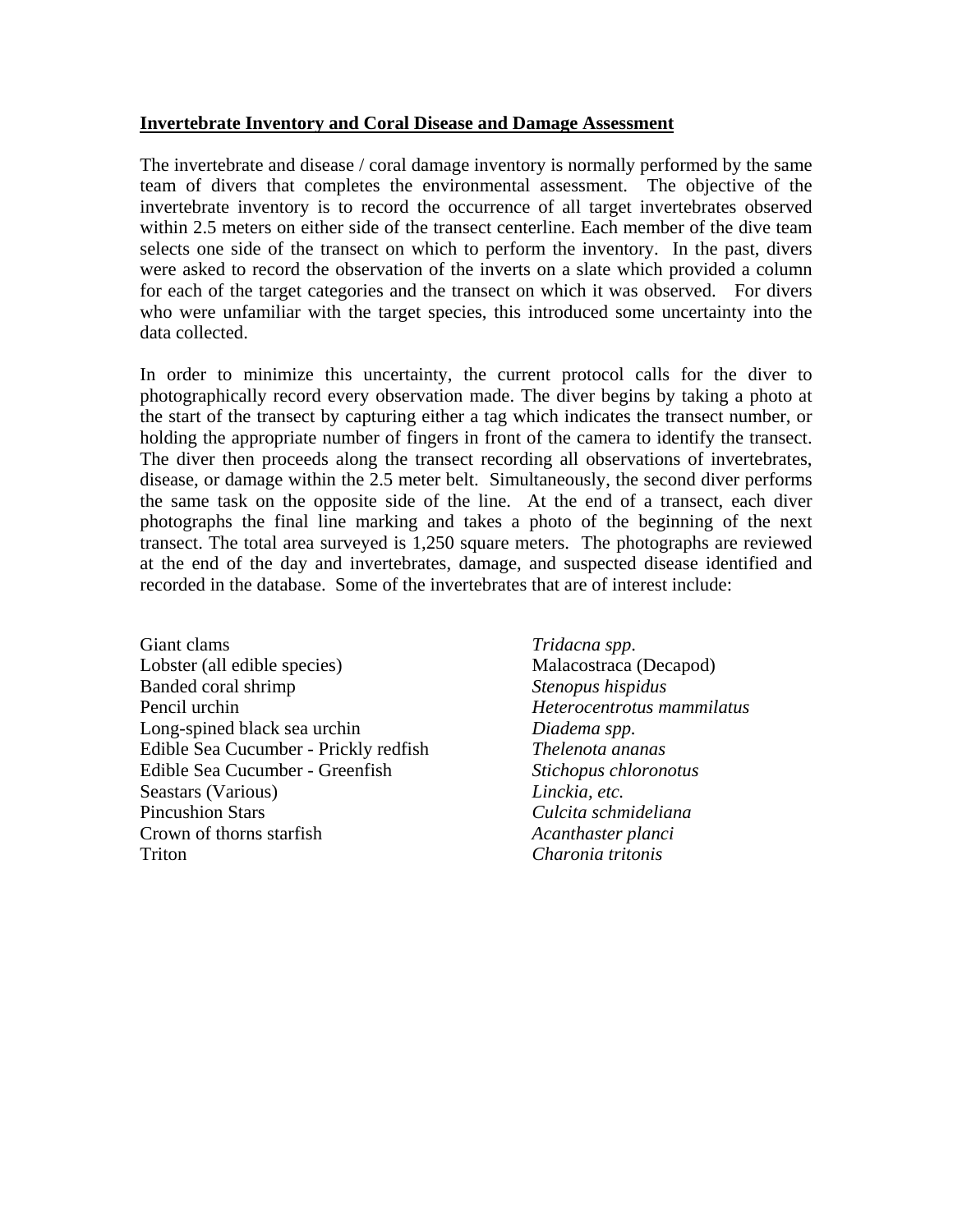#### **Photo Based Point-Quadrat Inventory**

A quadrat is a square of known dimension which defines a sampling area. Most commonly, the quadrat is further divided into smaller squares using sets of intersecting parallel lines. A sample is taken by either noting the presence of the target of interest at the intersecting points of the smaller squares (point quadrat method) or by estimating the percentage coverage in each of a subset of squares (grid quadrat method). See figure at

right. Quadrats are commonly used to assess the frequency or density of a species within an ecological community. When taking a sample using a quadrat it is important that the points selected to determine the presence of the target be random. Since the sampling points within the quadrat are fixed (i.e. the intersections of the fixed lines) randomness is usually achieved by placing the whole quadrat in a non-biased way, for example, by throwing the quadrat at random into the



sampling space of interest. The frequency of a target is calculated as the number of times it occurs at the defined points out of the total points. The density of a target is the mean number of occurrences per unit of area. For example, if a certain species of coral was identified at 8 out of the 81 intersecting points in the quadrat shown in the figure, its frequency for that quadrat would be approximately 10%.

For the coral inventory, the Kosrae project employs a quadrat measuring 0.5 meters per side that is affixed to a stand that incorporates a camera. The camera is mounted in the stand such that the frame of its photo encompasses the outer frame of the quadrat. In use,

the quadrat is place next to the transect centerline such that the lower side (the bottom of the photo) aligns with a meter mark on the transect line. See figure at right. A photo is then taken, after which the quadrat is moved forward along the line until the bottom of the quadrat aligns with the next meter mark. This process continues until a photo has been taken for each of the 50 meters of the line. As a result, 250 photos will be recorded over the length of the 5 transects. This process defines what is



referred to as an interrupted-belt transect and in total provides a sampling space of 62.5 square meters (0.25 sq. meters per photo x 250 photos).

On return to shore, the transect photos are downloaded and processed by software which randomly assigns 5 points to each photo. The analyst then visually makes a determination of the type of substrate which occurs under each assigned point. This data is recorded in a database for later further analysis.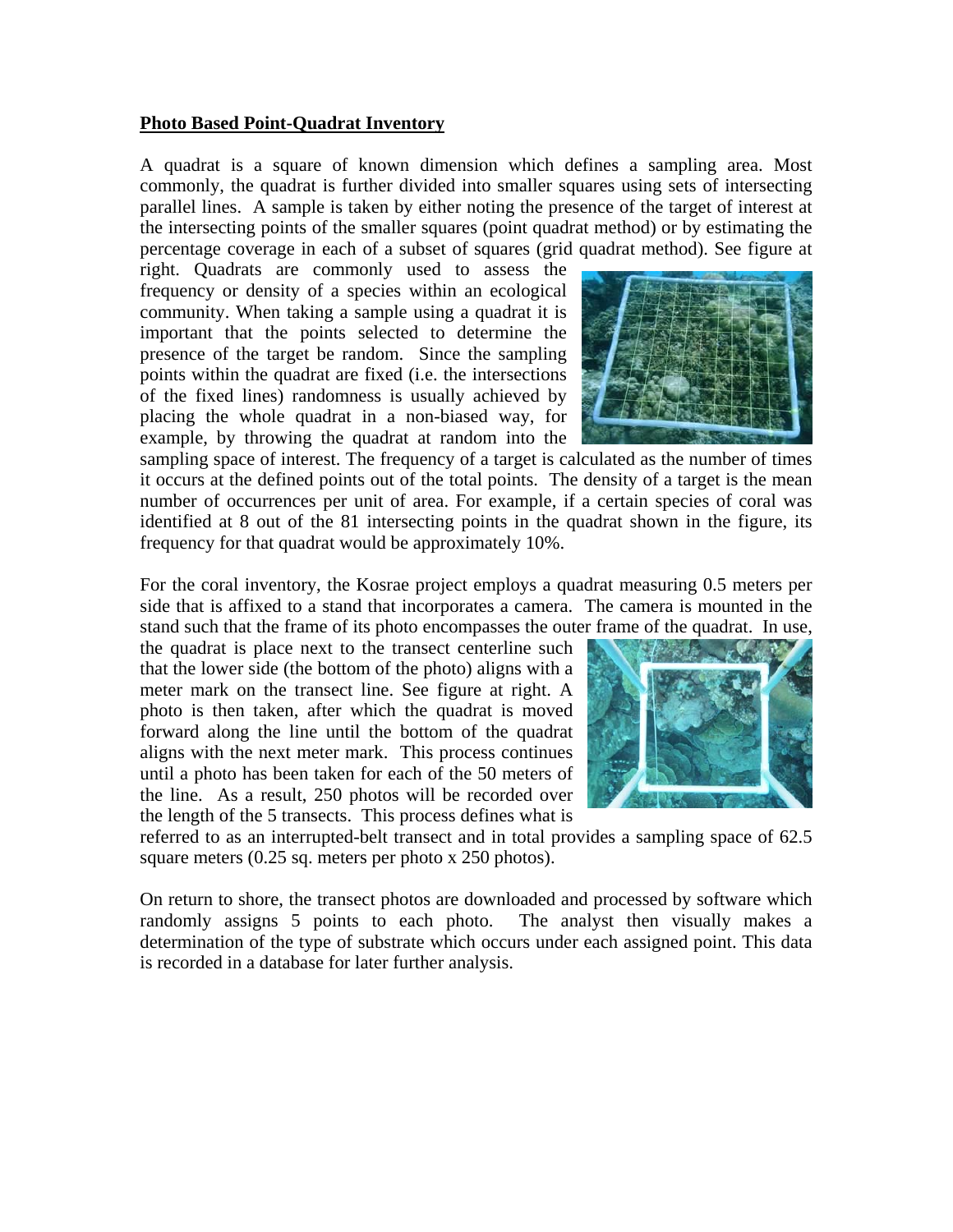## **A Note on Dive Safety**

Although divers may find themselves acting somewhat independently during the inventory process, they must always be cognizant of the location and status of their dive buddy and be prepared to render any assistance required during the survey. Divers must always be aware of their bottom time and air supply and terminate the dive with sufficient air to return to the buoy downline and perform a 3 to 5 minute safety stop. The standard expected ending tank pressure is 500 psi or greater. Since the end of the transect may be a considerable distance from the buoy downline and the diver may find it necessary to swim against a current during the return, it is very important to have adequate air reserves at the end of the survey. **Diver safety takes precedence over all other considerations, and the decision to terminate the dive is always the sole responsibility of the individual diver. Divers who have insufficient air reserves to complete a survey should terminate the dive and return to the downline with adequate reserves to perform their safety stop .**

At the end of the day, team members should remember to clear the camera's memory once the photos have been downloaded in order to create sufficient space for the next monitoring session.

## **Typical Project Schedule**

Upon arrival on Kosrae, divers will be given the option of a weight check and orientation dive with Sleeping Lady Divers (KVR). The first evening or following morning will be used to provide a project orientation, training overview, and discussion of diving assignments.

Following the initial project briefing, divers will gather for a practice dive. This dive will give participants a chance to gain familiarity with the survey procedures and techniques.

Daily working dives will include area surveys at one or two buoys (estimated 60 - 90 minutes each). When survey work has been completed, divers may use the balance of their permitted dive time to explore and observe the surrounding area. Interesting or unusual observations made during this time should be recorded for discussion following the end of the dive.

The team's project goal is to complete up to 8 sites per week. In cases of bad weather or unsafe diving conditions it may be necessary to postpone survey dives. During such times, alternative activities will be scheduled, possibly including trips into the island interior to familiarize team members with the local rain forest environment. Make-up dives may be scheduled in an attempt to achieve the team goal, subject to standard divesafety protocols. Evenings will be used for dinner, a debriefing of the days work, and review the photos and any available un-edited video.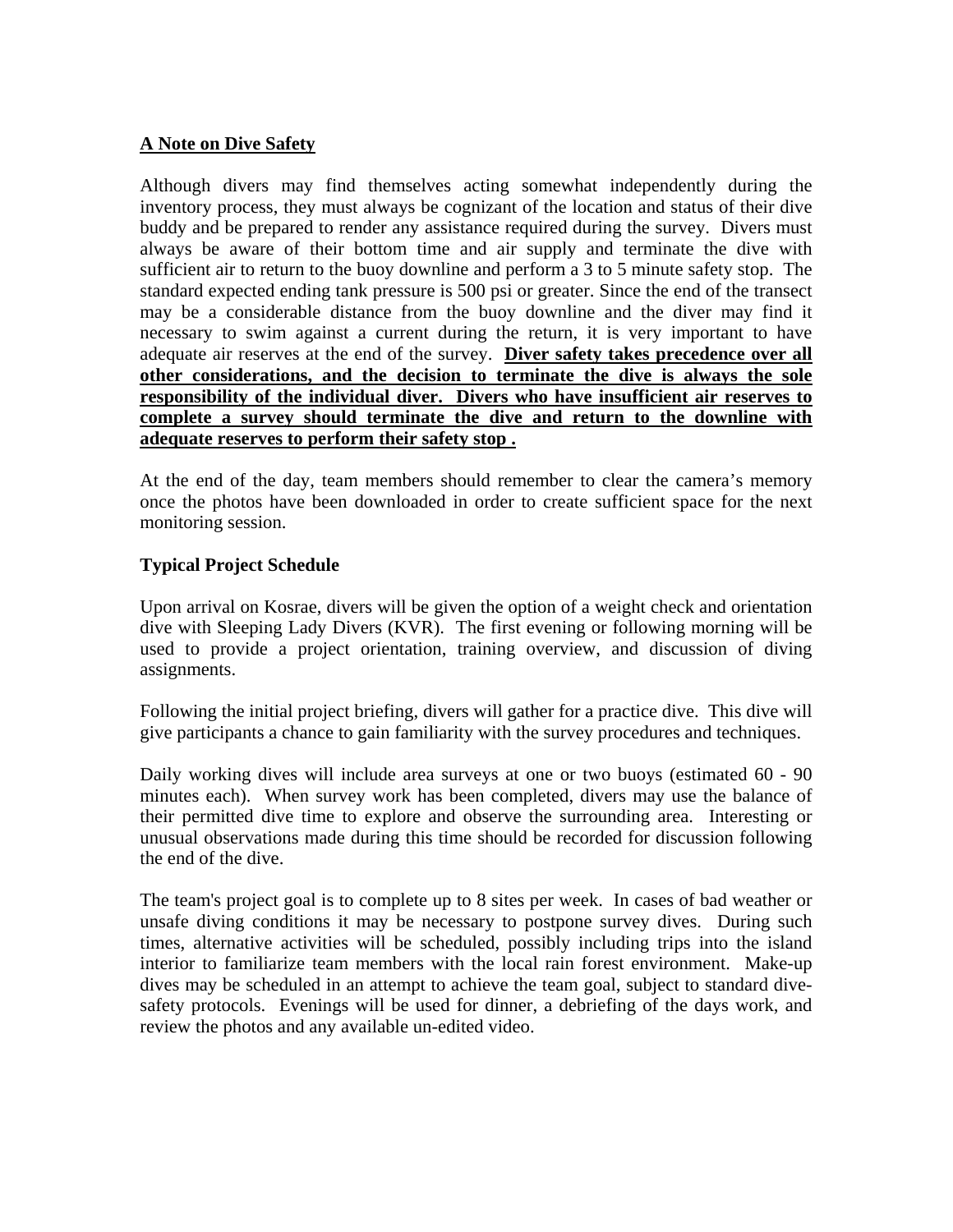Please note that due to societal customs there will be no diving performed on Sundays, and no diving will occur within 24 hours of the time of departure. The day of departure may include an optional tour of the Lelu archeological site and a visit to local craftsmen, time permitting.

## **Expected Participation**

Volunteers for the Kosrae Reef Monitoring Project are participating in a research project. It is expected that all divers will assist in the collection of data. All contributions are important. However, divers are expected to participate and contribute only within the limits of their abilities and individual sense of safety. Of equal importance is to have a good time and a rewarding experience. Each individual has internal goals. All best efforts will be made to integrate these goals to achieve an overall successful result.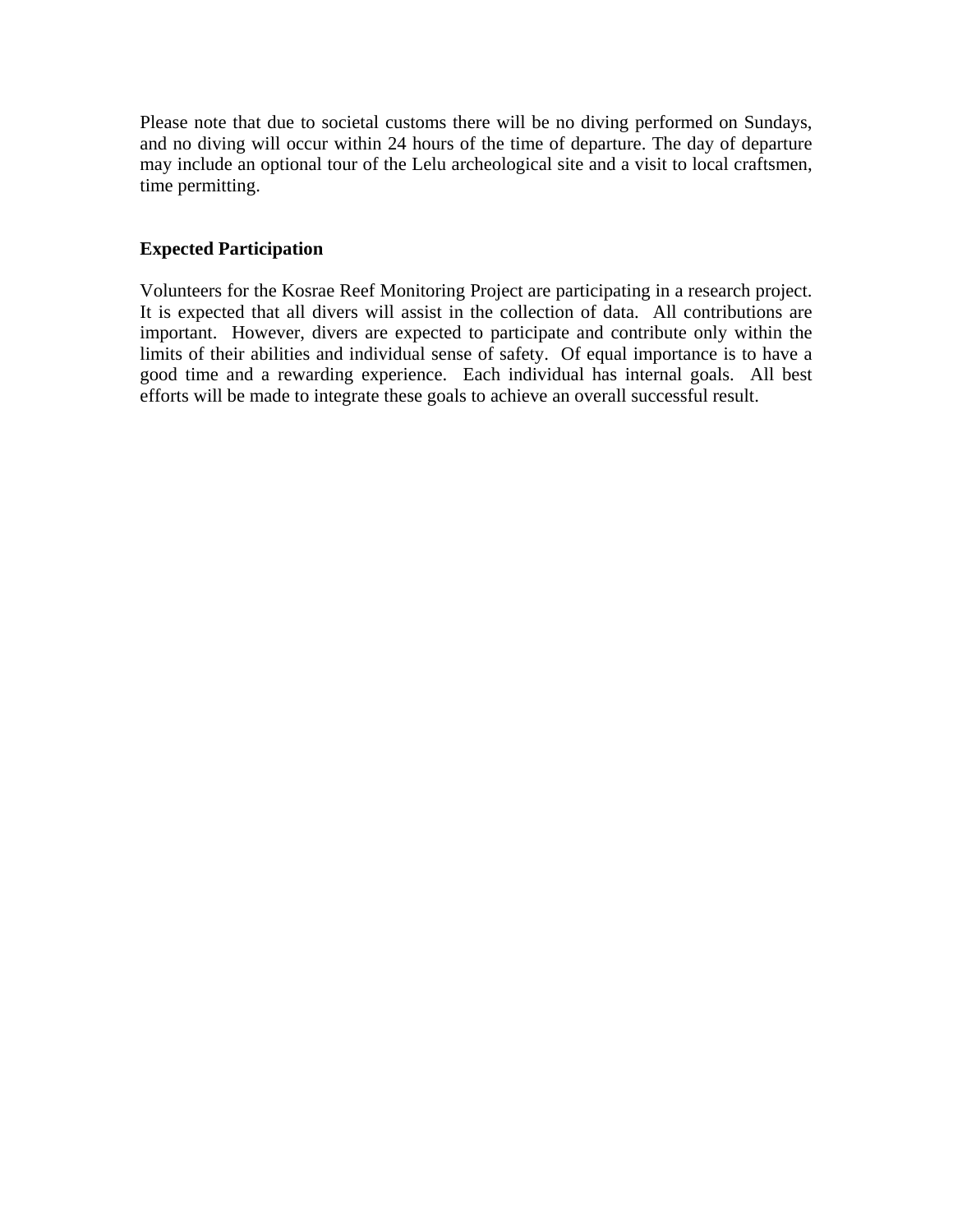### **DIVING AND DIVE SAFETY**

#### **General**

Above all else, our primary consideration is for the safety and well being of all the divers and participants in this project. No participant will be asked nor expected to perform any task, nor participate in any project undertaking for which they do not feel they are properly prepared. Any individual may decline to participate in any aspect of the project without need of stated reason. Your participation is of your own volition and as such is a statement of your personal preparedness and readiness.

You are expected to provide your own personal equipment for diving, with the exception of tanks and weight belts. Your equipment must be in a serviceable and safe condition

and appropriate for the type of diving anticipated to be encountered. This would include diving in warm water  $(80 + \text{degrees})$ within the accepted recreational depth limits of less than 130 feet. You are encouraged to have your equipment inspected and/or serviced by a certified technician prior to your arrival; there are limited resources on the island for equipment repair. You are also encouraged to bring a personal 'save-a-dive' kit containing backup equipment that may be



needed during your stay. This kit would include, but not be limited to, items such as spare mask straps, fin straps, snorkel keepers, etc. Divers using computers should bring a spare battery. Please refer to any standard dive text or contact the project coordinator for additional ideas concerning save-a-dive kits.

All diver profiles will be expected to conform to currently accepted standards for nodecompression diving. If you will be using a computer during your dives, it will be your responsibility to follow the appropriate procedures for its use. A diver relying on standard Tables (such as the Recreational Dive Planner or modified Navy Tables) should use the procedures appropriate to those tables and for which the diver has been trained. In all cases, buddy team profiles will be governed by the most conservative profile and table in the team.

Decompression diving is not sanctioned during this project. There are limited medical resources available for any diver who places himself at risk of decompression related illness. There is a staffed hospital on the island and there will be oxygen available on the dive boats. However, evacuation could be necessary for any required treatment, including recompression therapy. This emphasizes the need for all divers to perform conservative profiles, to carefully track and record dive profile information properly and to utilize appropriate safety stops and surface intervals. **You are responsible for monitoring your own dive profiles.** All of these considerations are basic to normal accepted practices in recreational diving.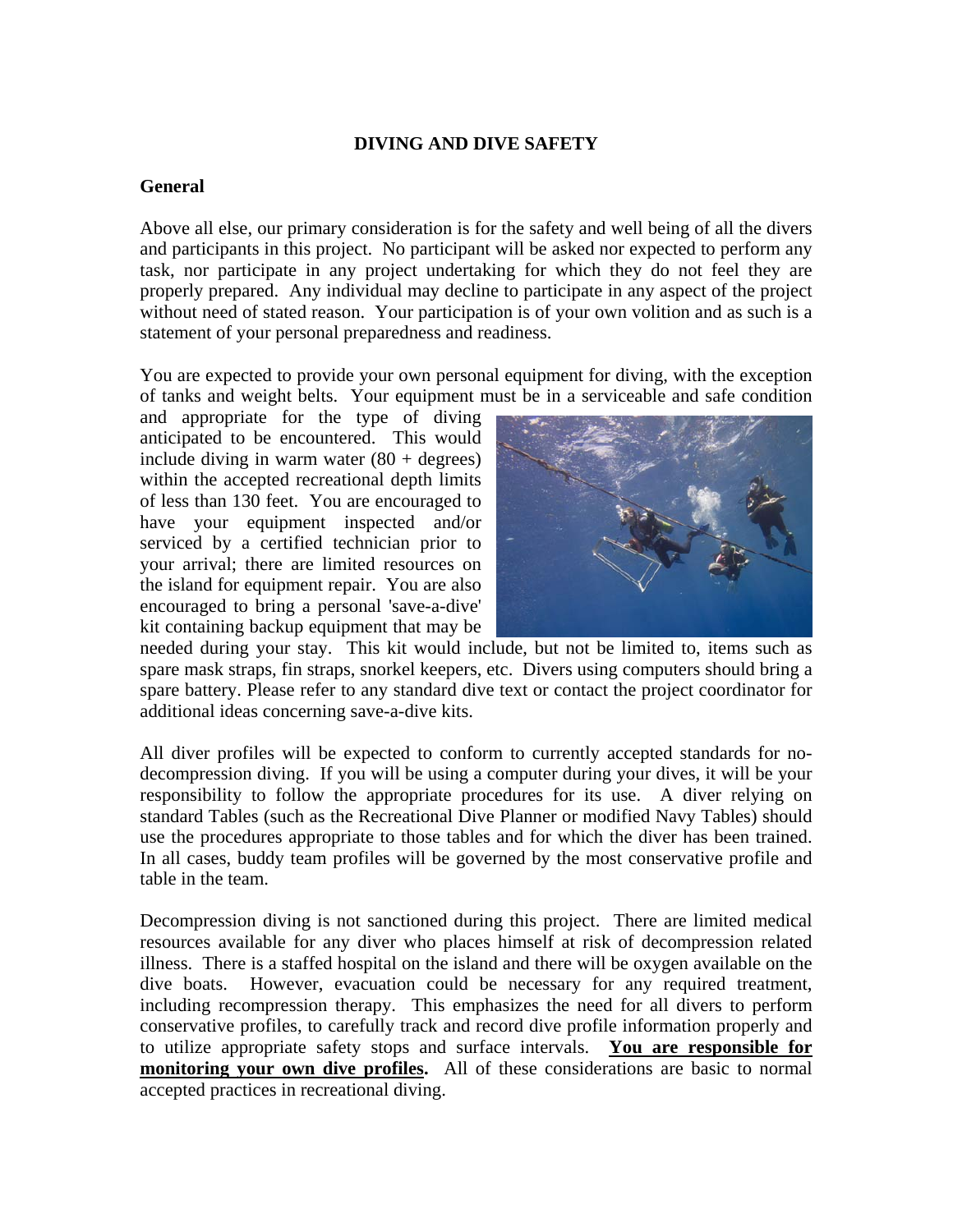Because of the substantial expense involved in the unlikely situation requiring an air evacuation, **all participants are required to obtain diver insurance**. Divers Alert Network, PADI, SOS and others provide such insurance at reasonable cost. Otherwise, you must have sufficient personal resources available to cover such an eventuality. In many cases, personal medical insurance will not cover such costs.

### **Telephone Numbers for Obtaining Diver Insurance**

| Divers Alert Network (DAN Insurance) (800) 446-2671 |                  |
|-----------------------------------------------------|------------------|
| Vincencia & Buckley (PADI Insurance) (800) 223-9998 |                  |
| <b>PADI</b> Information                             | $(800)$ 729-7234 |

#### **Local Considerations**

The diving around Kosrae is typical of indo-pacific diving. Kosrae is surrounded by a fringing reef with the characteristic reef inhabitants. Divers should be familiar with the fish and coral, which deserve respect. Reef sharks may be sighted but are typically uninterested in divers. Reportedly, there have been no negative encounters with reef sharks on Kosrae for three generations, even for spear fisherman with catch. This may be due to the tremendous abundance of natural resources. Physical contact with scorpionfish (lion, zebra, stone), rays, eels, and certain types of coral should, of course, be avoided. Coneshells such as textile cones should not be collected, they are extremely toxic and may inflict a serious and even fatal injury. None of these animals are aggressive and generally cause problems only when harassed or a diver is not paying attention and blunders into one. Practice good environmental awareness. Remember the old rule, if you don't know what it is, don't touch it.

Visibility averages well over 100 ft. depending on local site conditions. Harbor visibility can be significantly less, especially during and after rains. The same reduced visibility should be expected at river outfalls. Strong currents may develop at certain times but the triangular configuration of the island results in one side generally being relatively calm at almost all times. Currents at the mouth of Lelu Harbor can be swift. Tidal changes generally influence currents at cuts in the reef. Divers should simply be aware of the possibility of currents at dive sites and dive appropriately.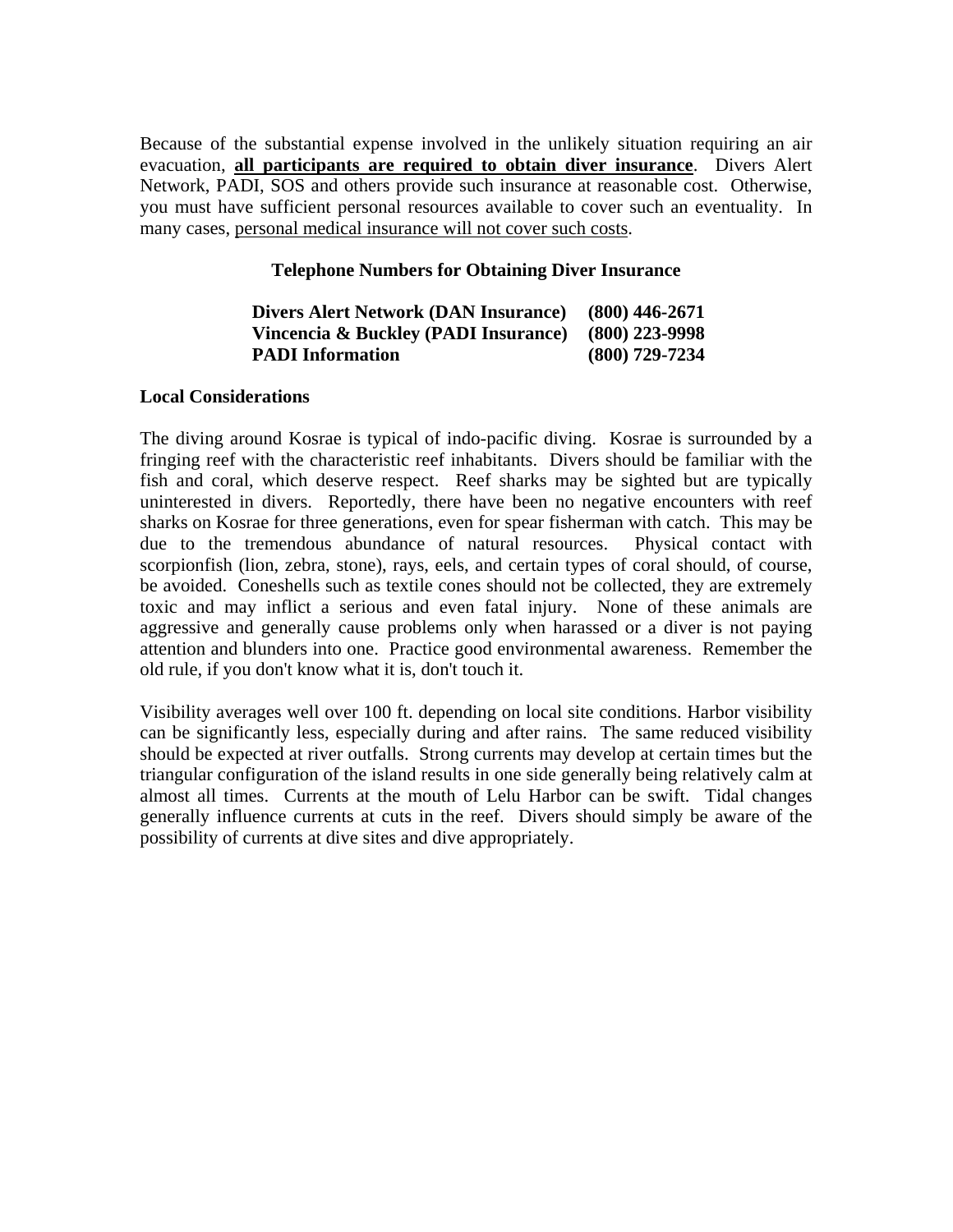## **Suggestions for Items to Bring**

(Just because it is not on the list, doesn't mean someone else is bringing it)

## **Dive Related**

All personal dive gear except tanks and weight belts. Save-a-dive kit. Thermal protection to suit your physiology. Dive skin and warm water gloves, to provide protection from sun, scrapes, scratches, etc. Dive tables, slates, pencils. Dive lights and spare batteries, whistle, dive sausage, compass. Support materials for u/w photo and video gear. C-card, Diver Insurance Card **Other** 

Light breathable clothes suitable for the tropics. Hat, Teva type sandals, reef walkers and shoes for hiking. A light, rain resistant poncho can be useful. Insect repellent, personal medications, cortisone and/or anti-itch creams. Sunscreen is essential, Kosrae is 5 deg. N, the sun is brutal, even when it doesn't feel hot. Antihistamines such as Benadryl can have multiple uses. Motion sickness remedies if susceptible, e.g. Bonine, etc. Some people report good results with ginger tablets or capsules. Use what works for you. Small personal first aid kit. Spare glasses, sunglasses, it's very bright! All batteries required to support electronics. Dive logs and personal logs. Small gifts for the island friends that you may discover.

### **Post-Project Responsibilities**

A documentation package will be prepared for the work accomplished by the team while on Kosrae. This will include the data or descriptive results of any reef observations, fish counts, photographic, video, dive logs and journals, etc. This material will be compiled, duplicated as appropriate, and furnished to the Department of Fisheries and Marine Resources as archival reference data concerning the state of the reef sites examined at the time of this project, as well as documentation of the actual work accomplished.

You may be asked to provide copies of personal dive logs, originals of project logs, stills and video records or other materials supporting the scientific objectives of the project. In addition, this material may be used to publicize and support future extensions of this project and prepare scientific and/or popular reports of the work or accomplishments of the team. Any and all materials produced during the project remain the property of the creator who will retain any copyright. The project sponsor(s) and coordinator are granted a royalty free right to use such materials in promotional activities to support future work of this nature. In such cases, appropriate attribution of the source material will always be made. The project will not distribute any such materials to third parties without the written consent of the copyright holder.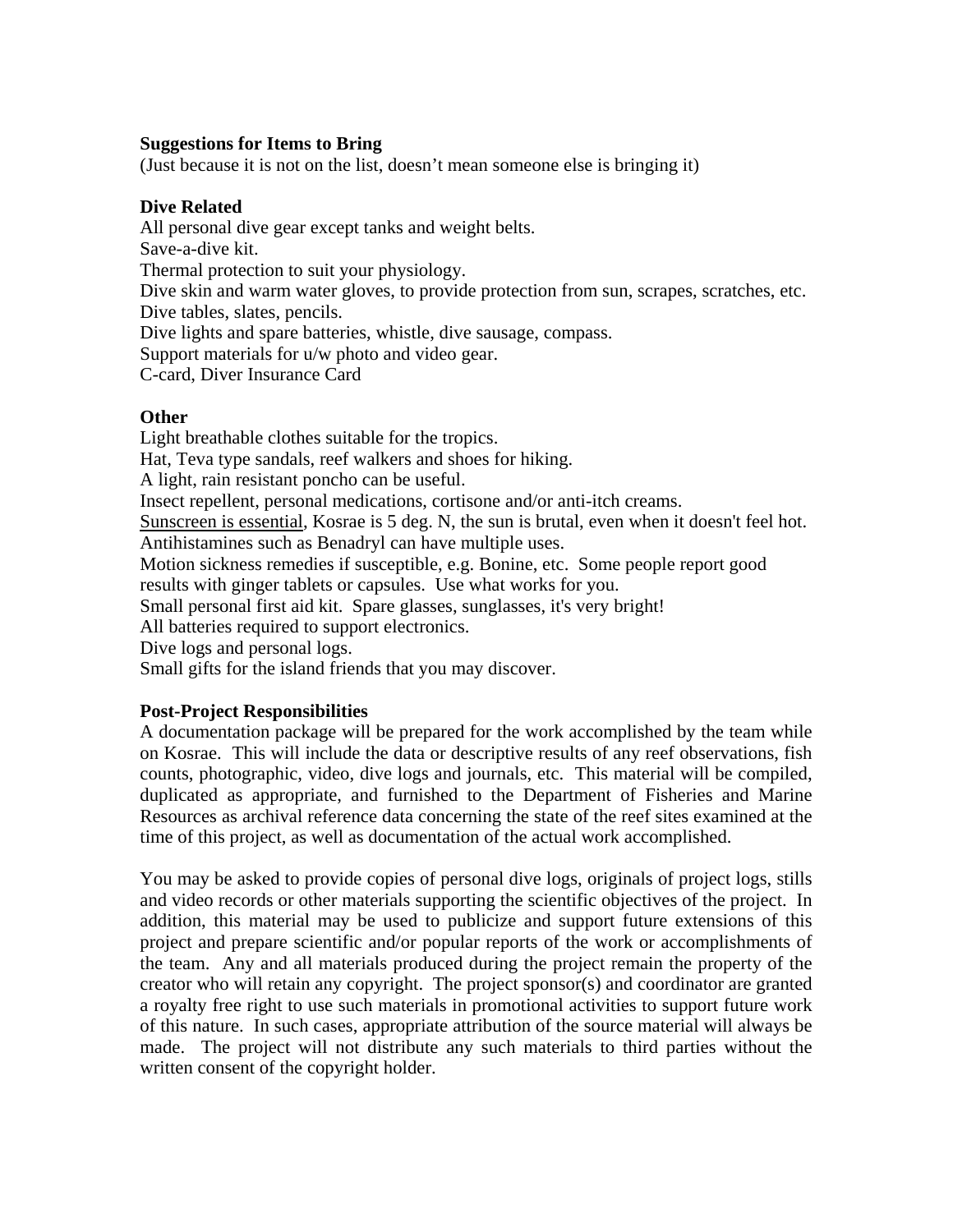## **APPENDICES**

- **I. Project Contact List**
- **II. References and Suggested Reading**
- **III. U. S. Dept. of State Dept. Information for F. S. M.**
- **IV. Participant Liability Releases (to be returned to project)**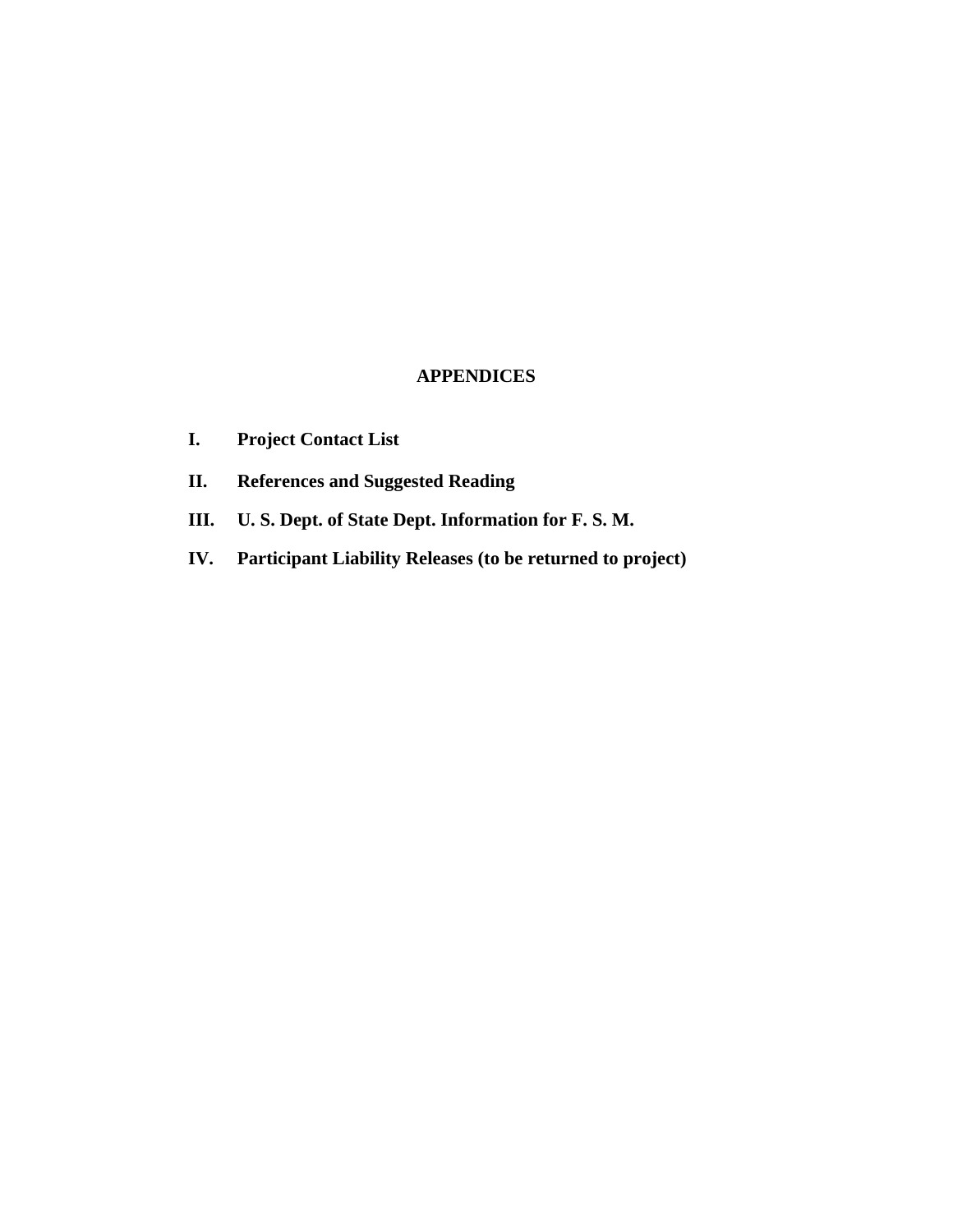### **Appendix I.**

### **KOSRAE REEF PROTECTION PROJECT CONTACT LIST FOR FURTHER INFORMATION AND SUPPORT**

## **Katrina Adams**

**Bruce Brandt** Project Coordinators, FSM Owners/Operators **Kosrae Village Resort Sleeping Lady Divers** P. O. Box 399 Kosrae, FSM 96944 www.kosraevillage.com info@kosraevillage.com 691.370.3483 691.370.5839 fax

#### Additional Information for Participants

Information regarding project accommodations can be found at the following internet address :

#### **www.kosraevillage.com**

**Dr. Stephen E. Smith**

Project Coordinator, U.S.A. **OceanEarth, Inc.** 402 Via Royal, Walnut Creek, CA 94596 kosrae@oceanearth.org 925.934.1051 voice

Information regarding project goals, procedures, sponsors, and history (including photographs of dive teams at work) can be found at the following internet address :

**www.oceanearth.org**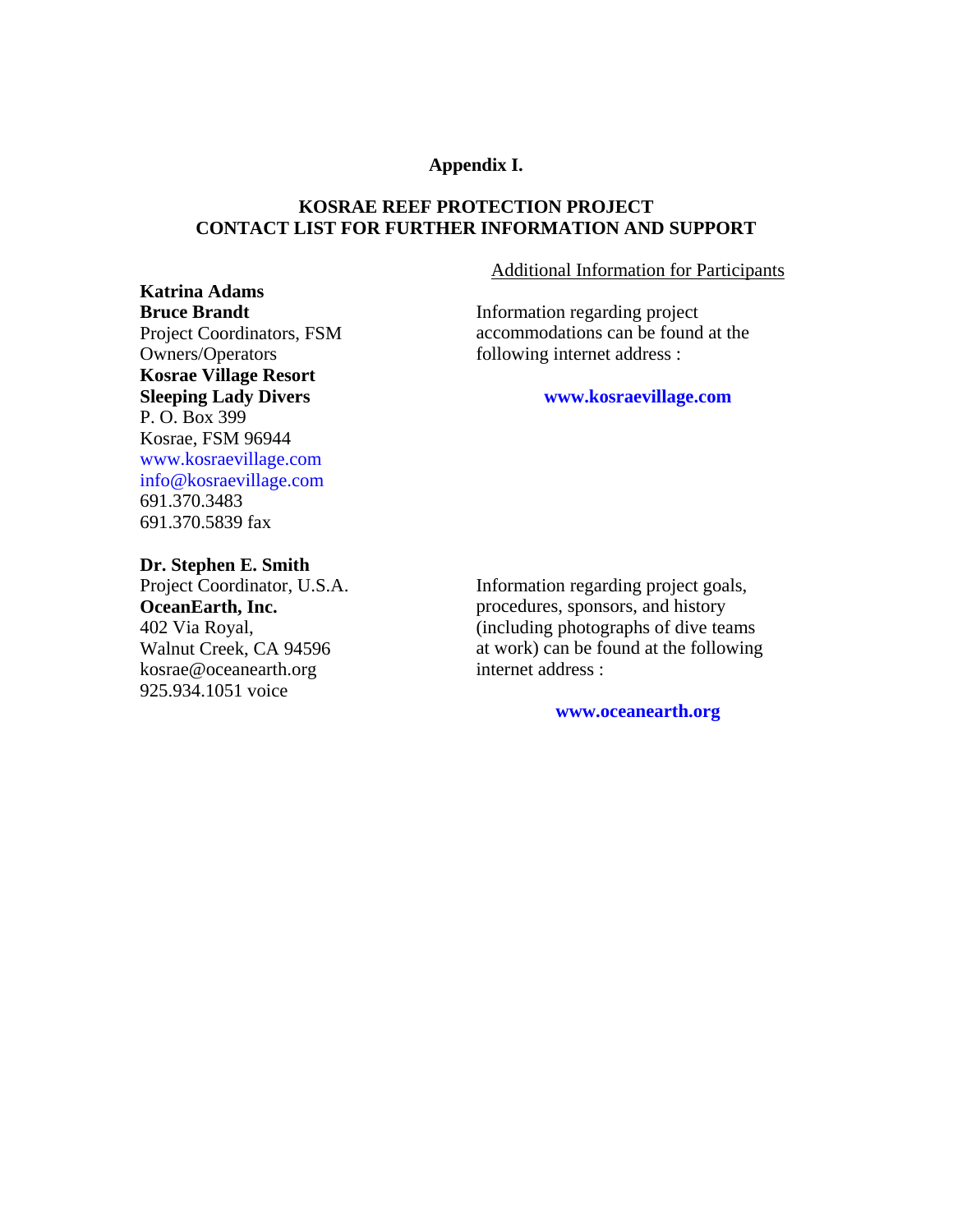## **Appendix II.**

### **REFERENCES AND SUGGESTED READINGS**

#### **General**

Bendure, Glenda, and Ned Friary. Micronesia - A Lonely Planet Travel Survival Kit. Lonely Planet Publications. P.O. Box 617, Hawthorn, Vic 3122, Australia

Booth, Tom and Virginia. The Adventure Guide to Micronesia. Hunter Publishing, Inc. 300 Raritan Center Parkway, Edison NY 08818. 201.225.1900

Campbell, I. C. A History of the Pacific Islands. University of California Press, Berkeley.1989.

Kluge, P. F. The Edge of Paradise, America in Micronesia. University of Hawaii Press. 1993.

Price, A. Grenfell, ed. The Explorations of Captain James Cook in the Pacific - As Told by Selections of His Own Journals 1768 - 1779.

Segal, Harvey Gordon. Kosrae - The Sleeping Lady Awakes. Kosrae State Tourist Division, Dept. of Conservation and Development. Kosrae State Government, Federated States of Micronesia, FM 96944. The definitive (and probably only) work on Kosrae in a single volume.

Stanley, David. Micronesia Handbook - Guide to the Caroline, Gilbert, Mariana, and Marshall Islands. Moon Publications, Inc.722 Wall Street, Chico, CA 95928.

#### **Corals and Reef Biology**

Allen, Dr. Gerald R. Indo-Pacific Coral Reef Field Guide. Tropical Reef Research. 5055 Ang Mo Kio Industrial Park 2 #01-1155, Singapore 2056.

Auerbach, Paul S., M.D. A Medical Guide to Hazardous Marine Life. Progressive Printing Co., Inc.4505 Lexington Avenue, Jacksonville, Florida 32210. 904.388.0746

Kaplan, Eugene H. Coral Reefs. Peterson Field Guides Caribbean and Florida. Houghton Mifflin Company, Boston. 1982. Not oriented to the Indo Pacific but includes background on the biology of reef inhabitants.

Rohwer, Forest. Coral Reefs in the Microbial Sea. Plaid Press. 2010.

Sheppard, Charles R. C., et. al. The Biology of Coral Reefs. Oxford University Press, Great Clarendon Street, Oxford. 2009.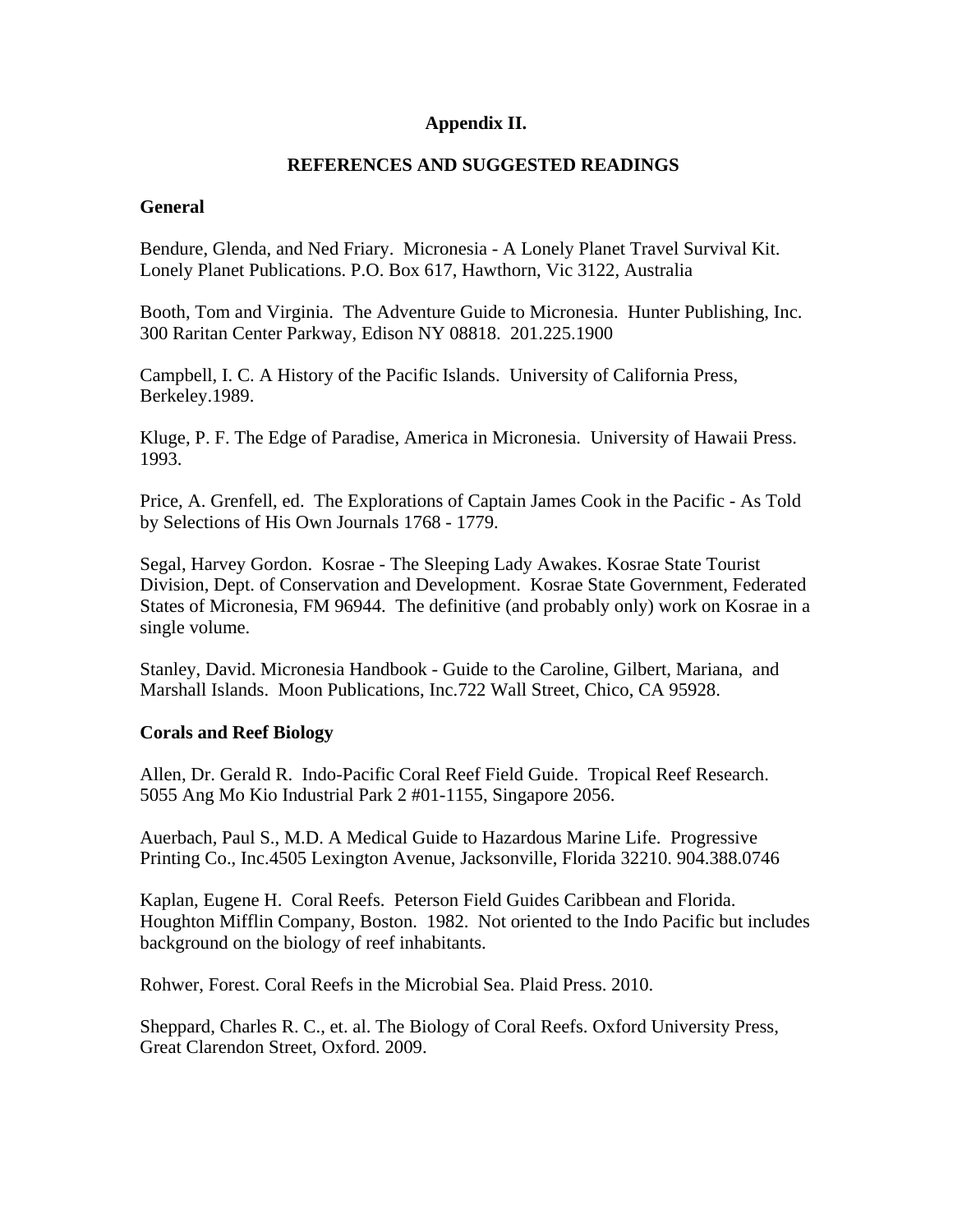Veron, Jen. Corals of the World. Australian Institute of Marine Science, PMB 3, Townsville MC, Qld 4810, Australia. 2000.

## **Reef Survey Protocol Documents Employed**

Crosby, Michael P and Ernst S. Reese., A Manual for Monitoring Coral Reefs with Indicator Species: Butterflyfishes as Indications of Change on Indo-Pacific Reefs, Office of Ocean and Coastal Resource Management, National Oceanic and Atmospheric Administration, Silver Spring, MD. 1996

Dahl, Arthur Lyon. Coral Reef Monitoring Handbook. South Pacific Commission. Noumea, New Caledonia. 1978.

English, S., Wilkinson, and C., Baker, V., Survey Manual for Tropical Marine Resources, 2<sup>nd</sup> Edition, Australian Institute of Marine Sciences, 1997

Houk, Peter. Assessment of Ecological Datasets and Recommendations for Monitoring Programs to Assess the Effectiveness of the Micronesian Challenge. Pacific Marine Resources Institute. August 2009.

Rogers, Caroline S., Ph.D, et al. Coral Reef Monitoring Manual for the Caribbean and Western Atlantic. National Park Service, Virgin Islands National Parl. June 1994.

### **Other Publications of Interest**

Conrad, Cathy C. and Krista G. Hilchey. A Review of Citizen Science and Community-Based Environmental Monitoring: Issues and Opportunities. Environmental Monitoring Assessment (2011) 176:273-291.

Downs, Anthony, et.al. Defending Our Pacific – Summary of Findings from the Esperanza's Expedition, September – December 2011. Greenpeace International. March 2012.

Hodgson, G. 2000. Coral Reef Monitoring and Management Using Reef Check. Integrated Coastal Zone Management. 1(1): 169-176.

Hodgson, G. 1999. What is the Purpose of Monitoring Coral Reefs in Hawaii? p 15-26. In: Maragos JE, Grober-Dunsmore R (eds). Proceedings of the Hawaii Coral Reef Monitoring Workshop, June 8-11, 1998. Department of Land and Natural Resources and East-West Center for Development, Honolulu, HI, USA. 334 pages.

Hodgson, G. and C.M. Stepath. 1999. Using Reef Check for long-term coral reef monitoring in Hawaii. p. 173-184. In: Maragos JE, Grober-Dunsmore R (eds). Proceedings of the Hawaii Coral Reef Monitoring Workshop, June 8-11, 1998. Department of Land and Natural Resources and East-West Center for Development, Honolulu, HI, USA.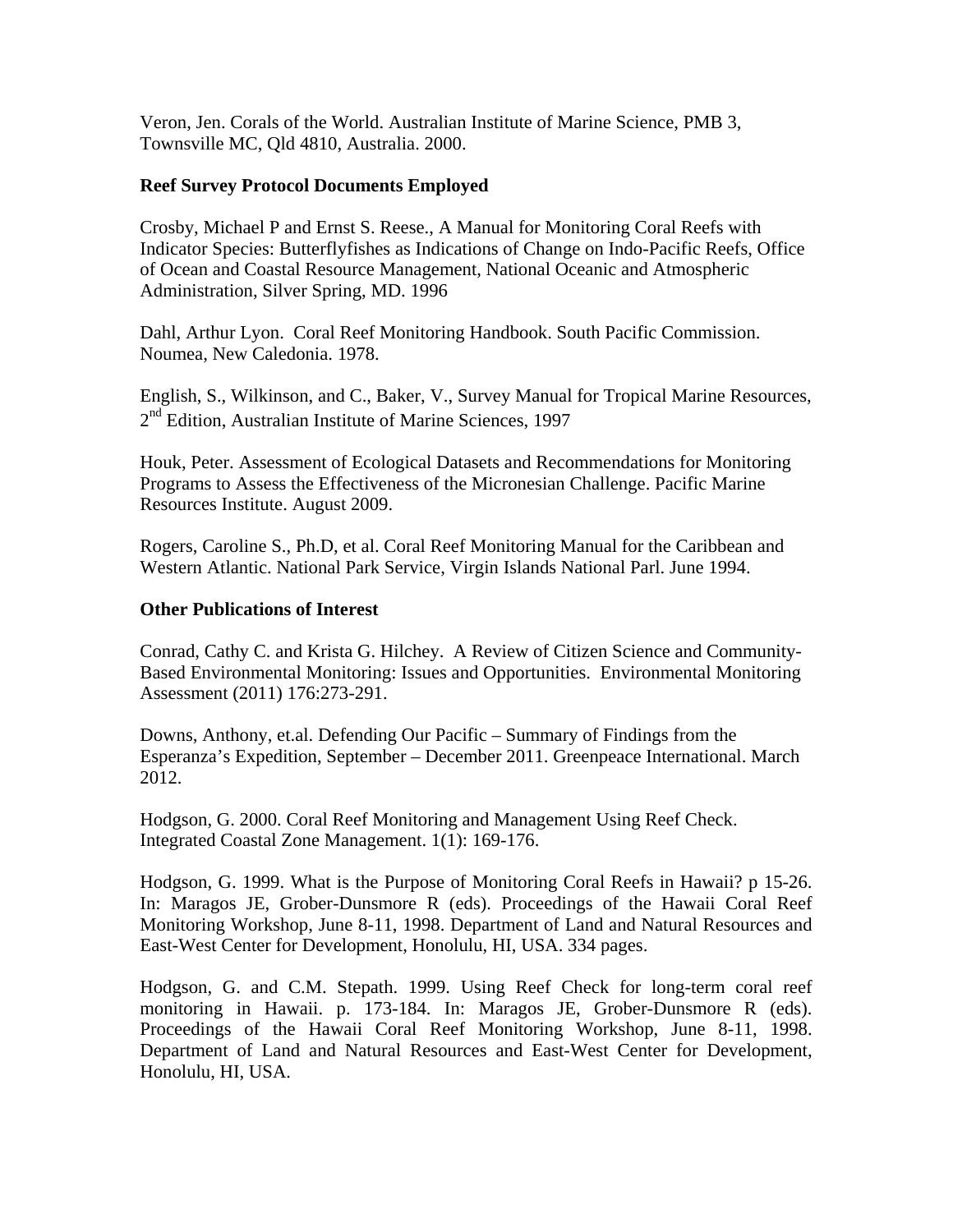Hodgson, G. 1999. Reef Check Global Survey Program: The first step in communitybased management. In: I. Dight, R. Kenchington, J. Baldwin (eds). Proc. International Tropical Marine Ecosystems Symposium, Townsville, Australia, November 1999. pp 321-326

Hodgson, G. 1998. Reef Check and sustainable management of coral reefs. Pp. 165-68. In: C.Wilkinson (ed) Status of Coral Reefs of the World: 1998. Australian Institute of Marine Science, Townsville, Australia 184 p.

Wilkinson, C. and G. Hodgson 1999. Coral reefs and the 1997-1998 mass bleaching and mortality. Nature and Resources. 35(2):17-25.

Wilkinson, C., O. Linden, H. Cesar, G. Hodgson, J. Rubens, and A. E. Stong. 1999. Ecological and socioeconomic impacts of 1998 coral bleaching in the Indian Ocean: an ENSO impact and a warning of future change? Ambio 28:188-196.

See also : http://www.oceanearth.org/newsmain.html In particular, the 2012 Greenpeace Report on the State of the Oceans.

And http://www.oceanearth.org/coralinfo.html For additional information on Coral.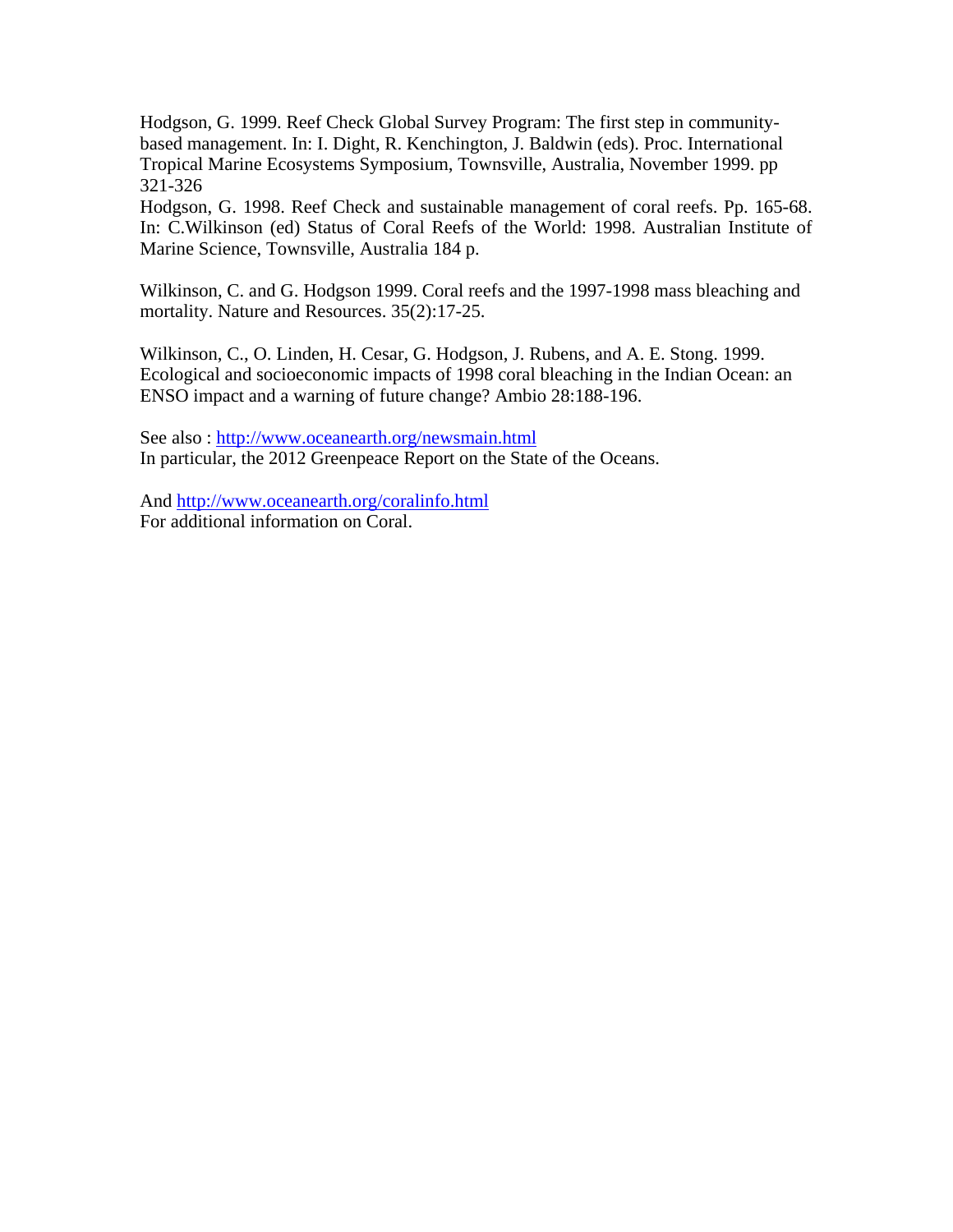## **Appendix III.**

## **BACKGROUND ON THE FEDERATED STATES OF MICRONESIA**

The following information was extracted from U. S. State Department publications and was considered valid as of November 03, 2011. It is provided to give volunteers additional background on the Federated States of Micronesia. OceanEarth, Inc. assumes no responsibility for inaccuracies in the information provided.

## **COUNTRY DESCRIPTION:**

The Federated States of Micronesia (FSM) has four states, each including a main island as well as dozens of smaller islands, spread out over a million square miles of the north central Pacific. The four states are Pohnpei (formerly Ponape), Kosrae (formerly Kusaie), Chuuk (formerly Truk) and Yap. The federal capital is located at Palikir, on the island of Pohnpei, close to Pohnpei's largest town, Kolonia. The FSM is a constitutional democracy and part of the Compact of Free Association with the United States. Read the Department of State's Background Notes on Micronesia for additional information.

## U.S. Embassy in Kolonia

1286 U.S. Embassy Place, Pohnpei (near the movie theater) P.O. Box 1286, Pohnpei, Federated States of Micronesia 96941 Telephone: (691) 320-2187 Duty Officer's telephone: (691) 920-2369 Facsimile: (691) 320-2186

## **ENTRY / EXIT REQUIREMENTS FOR U.S. CITIZENS:**

You will need a U.S. passport, a completed FSM Immigration Arrival and Departure Record (FSM Form 5004), and a completed FSM Customs Form in order to enter the FSM. Your passport must be valid for at least 120 days after you enter into the FSM. Your air carrier will distribute the FSM Immigration Arrival and Departure Record and Customs Form before you arrive into FSM. There is no limit to the length of time U.S. citizens can remain in the FSM. All states except Yap have a departure fee that you must pay when you are leaving. The fees are \$15 for Pohnpei and Kosrae and \$20 for Chuuk. Please make sure you have cash available as credit cards are not accepted and ATM machines are not available at any of the airports.

Also note that a health certificate may be required if you are arriving from an area experiencing an epidemic.

The U.S. Embassy in Kolonia accepts passport applications if you are living or traveling in the FSM; however the applications are processed and printed remotely. The time between submitting an application and receiving a new passport is approximately four to six weeks. The Embassy can print limited validity passports in emergency situations only. Visit the Embassy of Micronesia website for the most current visa information.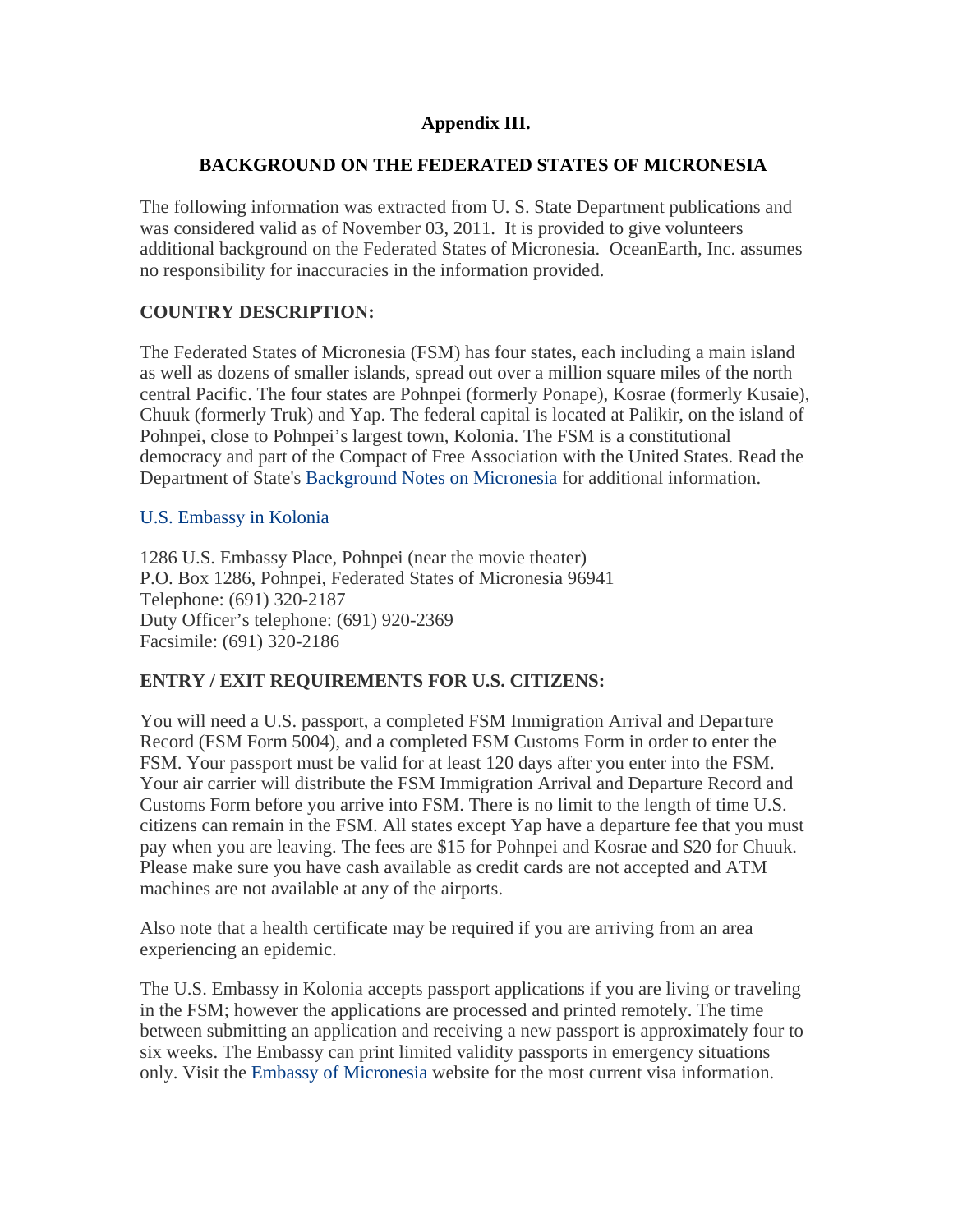For more information about FSM entry requirements, travelers may consult the Embassy of the Federated States of Micronesia at 1725 N Street NW, Washington, D.C., 20038, Tel: (202) 223-4383. The FSM also has Consulates in Honolulu and Guam.

The U.S. Department of State is unaware of any HIV/AIDS entry restrictions for visitors to or foreign residents of the FSM.

## **THREATS TO SAFETY AND SECURITY:**

If you are in the FSM, always maintain a high level of security, be alert to any unusual activity around your home or business, and report any suspicious incidents to local police authorities.

In the state of Yap, if you are diving or traveling, you should be aware that there are approximately a dozen World War II era aerial bombs in shallow depths located in the channels of Yap harbor. These devices have been around for many decades but are still considered live and dangerous and could possibly detonate if a diver or other object collides with them. There is also other unexploded ordnance left from the heavy fighting and bombardment that happened in and around the islands of Micronesia during World War II. Be careful when you travel or dive in the region, especially in the waters around Yap harbor and the adjacent channels.

## **CRIME:**

Crime is higher in Chuuk than in the other states; you should stay off the streets after dark on Weno (the main island). On occasion, foreigners are subject to and possibly singled out for theft and verbal and physical abuse, sometimes violent. Do not attempt to intervene in disputes between local citizens. Alcohol-related attacks as well as alcohol driving accidents are a concern during weekend evening hours. Dress conservatively, as it is considered impolite for females to wear clothing that exposes anything above the knee. Modern Western swimwear may be considered immodest by local standards, and people wearing such clothing outside of hotels that cater to tourists could be harassed. Additionally, we suggest women travel in groups and walk in well-lit areas.

## **CRIMINAL PENALTIES:**

While you are traveling in FSM, you are subject to its laws even if you are a U.S. citizen. Foreign laws and legal systems can be vastly different than our own. It's very important to know what's legal and what's not where you are going. In Micronesia, for example, driving under the influence could land you immediately in jail. If you violate Micronesian laws, even unknowingly, you may be expelled, arrested, or imprisoned. Penalties for possessing, using, or trafficking in illegal drugs in Micronesia are severe, and convicted offenders can expect long jail sentences and heavy fines. These criminal penalties will vary from country to country. If you break local laws in FSM, your U.S. passport won't help you avoid arrest or prosecution.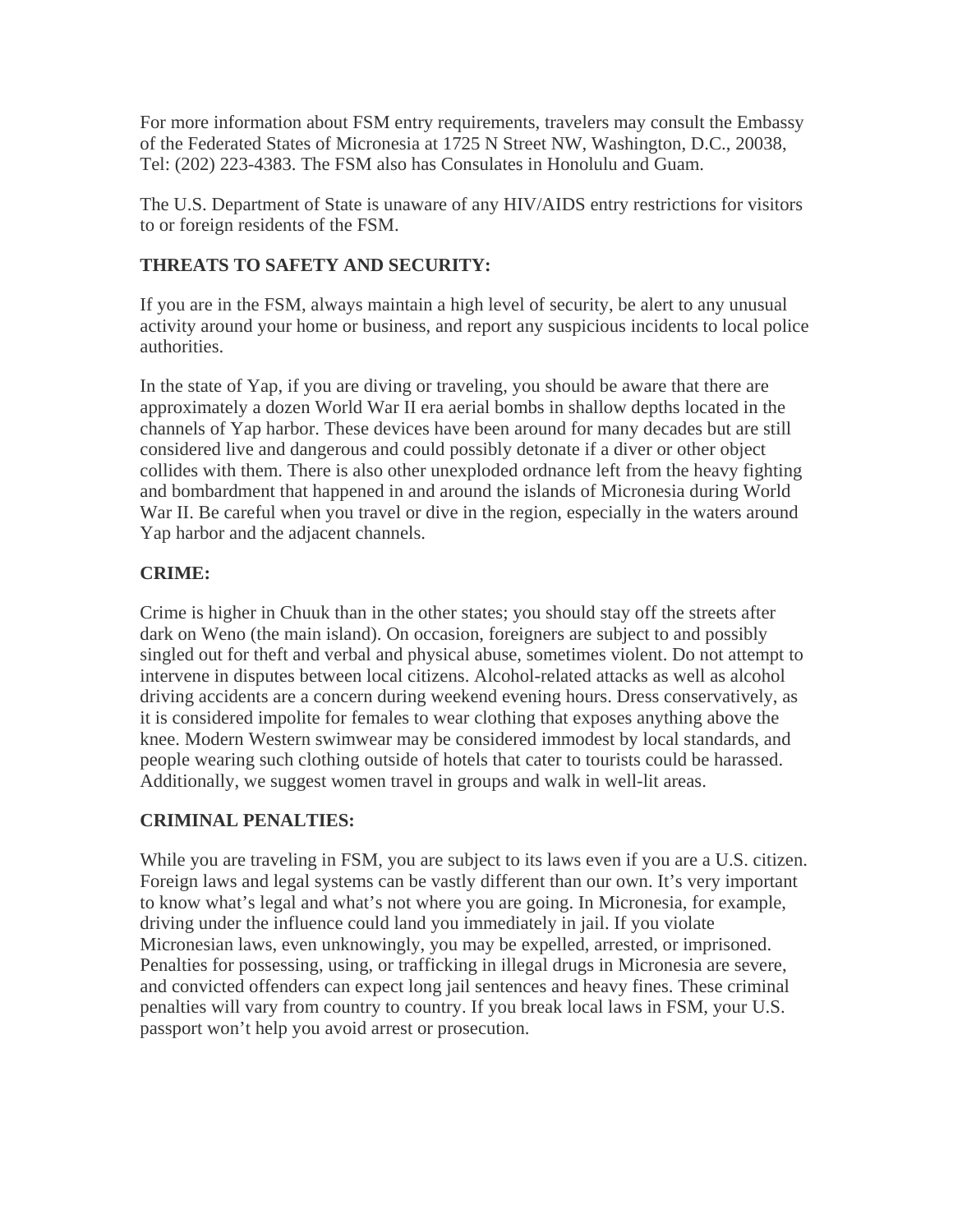## **SPECIAL CIRCUMSTANCES:**

Micronesian customs authorities charge import taxes on cigarettes, tobacco, alcohol, gasoline, and other personal items that are more than the amounts allowed. All imports can be physically inspected by customs officials. There are strict quarantine regulations restricting entry of plant and animal products. You should contact the Embassy of Micronesia in Washington, D.C., or one of Micronesia's consulates in Honolulu or Guam for specific information regarding customs requirements.

## **ACCESSIBILITY:**

While in FSM, individuals with disabilities may find accessibility and accommodation very different from what you find in the United States. Neither laws nor regulations mandate accessibility to public buildings or services for persons with disabilities. The national Health Services Department is responsible for protecting the rights of persons with disabilities; however, action is rarely taken by the government. Logistically speaking, there are almost no sidewalks available in the FSM. There is no public transportation, and taxis are run by independent operators that make no provision for people with disabilities.

## **MEDICAL FACILITIES AND HEALTH INFORMATION:**

Health care facilities in the FSM consist of hospitals on each of the four major islands and a few scattered clinics. These facilities sometimes lack basic supplies and medicines, and the quality of health care varies. Doctors and hospitals may expect immediate cash payment for health services. U.S. medical insurance is not always valid outside the United States. Supplemental medical insurance with specific coverage for overseas treatment and medical evacuation may be useful to have before you travel. Medical evacuation for non-ambulatory patients may not be immediately available and can be very expensive. Scuba divers should note that although there are decompression chambers in Yap, Chuuk, and Pohnpei their availability and staff experience in treating diving injuries vary.

You can find detailed information on vaccinations and other health precautions on the CDC website. For information about outbreaks of infectious diseases abroad, consult the World Health Organization (WHO) website. The WHO website also contains additional health information for travelers, including detailed country-specific health information.

### **MEDICAL INSURANCE:**

You can't assume your insurance will go with you when you travel. It's very important to find out BEFORE you leave whether or not your medical insurance will cover you overseas. You need to ask your insurance company two questions:

- Does my policy apply when I'm out of the United States?
- Will it cover emergencies like a trip to a foreign hospital or a medical evacuation?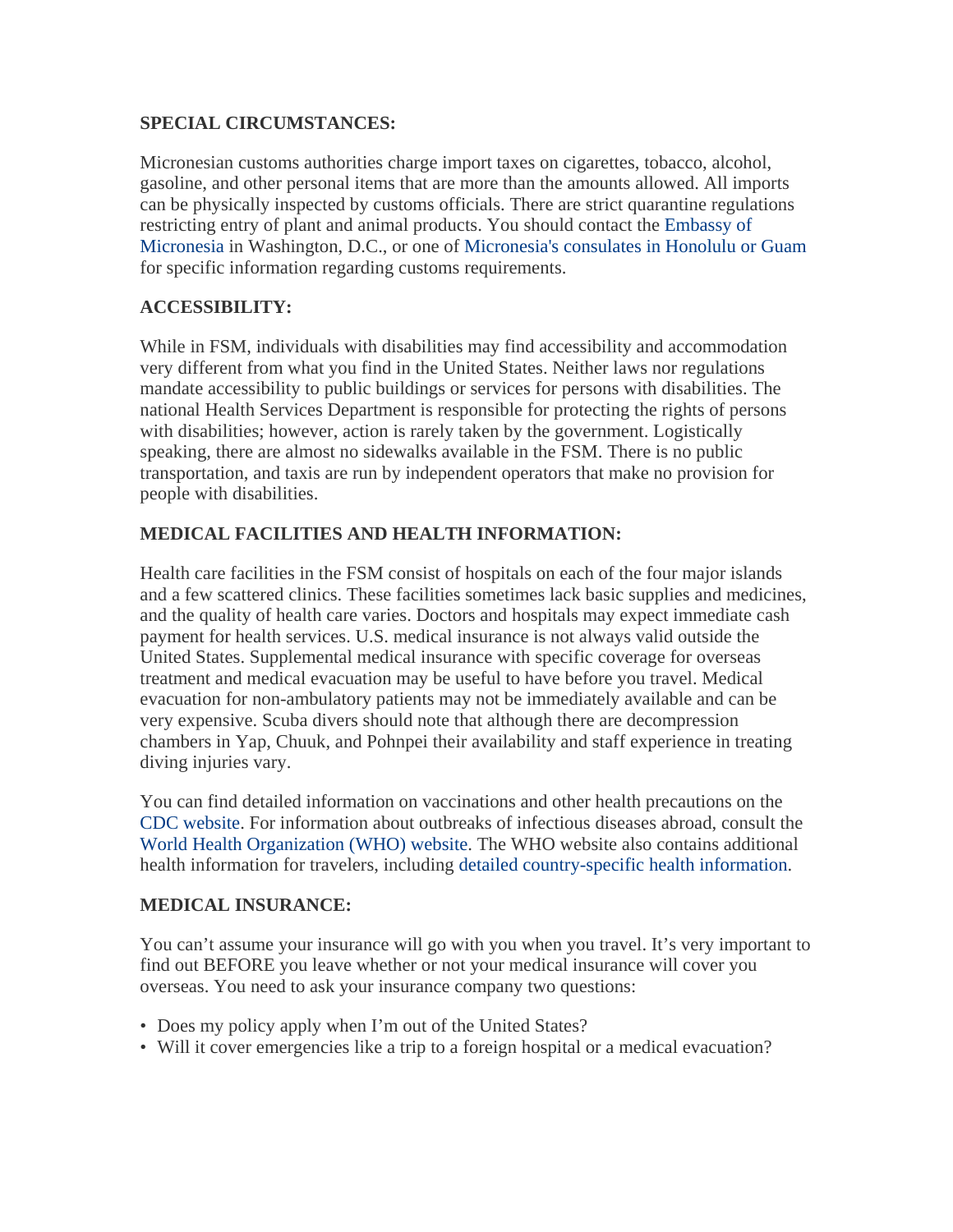In many places, doctors and hospitals still expect payment in cash at the time of service. Your regular U.S. health insurance may not cover doctor and hospital visits in other countries. If your policy doesn't go with you when you travel, it's a very good idea to take out another one for your trip.

## **TRAFFIC SAFETY AND ROAD CONDITIONS:**

While in FSM, you may encounter road conditions that differ significantly from those in the United States. The information below concerning Micronesia is provided for general reference only, and may not be totally accurate in a particular location or circumstance.

In the FSM, driving is on the right-hand side of the road, as in the United States. However, unlike most cars in the United States, the majority of vehicles in FSM have the driver's seat built on the right side. Traffic, particularly in the state capitals, is increasing. Congestion may be a problem at the beginning and end of the workday. Most roads are narrow and without sidewalks, creating a hazard for both drivers and pedestrians. Many roads are in poor condition, with potholes and little or no shoulder to pull to the side of the road. Road conditions can worsen after heavy rains; coral surfaces are particularly likely to be slippery. There is no formal training in road safety so many drivers are unaware of road safety rules. Drivers' skills vary and drivers often make turns or stop to pick up pedestrians without warning. Roads outside the towns are often unpaved and are used by pedestrians, children playing, animals, and drivers. Streetlights are rare. Taxis are available in state capitals, but you should always be careful since some taxi drivers are reckless. Drunk drivers can create serious hazards, particularly on weekend evenings and holidays. Motorcyclists are required by law to wear helmets.

## **AVIATION:**

Continental/United Airlines is the only commercial carrier serving the FSM. Flight schedules and routes are limited and subject to change. There may be few alternatives if flights are canceled or missed. Flights are usually 100% booked, and aircraft weight is an issue due to short runways and the type of aircraft used. Because of these limitations and the numerous transit stops made (the typical routing to get to Kolonia would be via Honolulu with intermediate stops in Majuro, Kwajalein, and Kosrae or via Guam with a stop in Chuuk), with exiting and arriving passengers at each location, baggage sometimes may not be loaded at the departure point or maybe off-loaded by mistake and left behind at an intermediate stop. You should keep these logistical challenges in mind when traveling in the region. Missing baggage should be reported immediately to the airline ground personnel before onward flight departure.

## **THE FEDERATED STATES OF MICRONESIA**

Nine ethnic Micronesian and Polynesian groups. Religion: Roman Catholic 50%, Protestant 47%, others 3%. Language: English and nine ethnic languages. Education: Literacy--89%. Health: Life expectancy--male 67.6 yrs; female 69.1 yrs. Infant mortality rate--13/1,000. Work force: More than 50% of workers are government employees.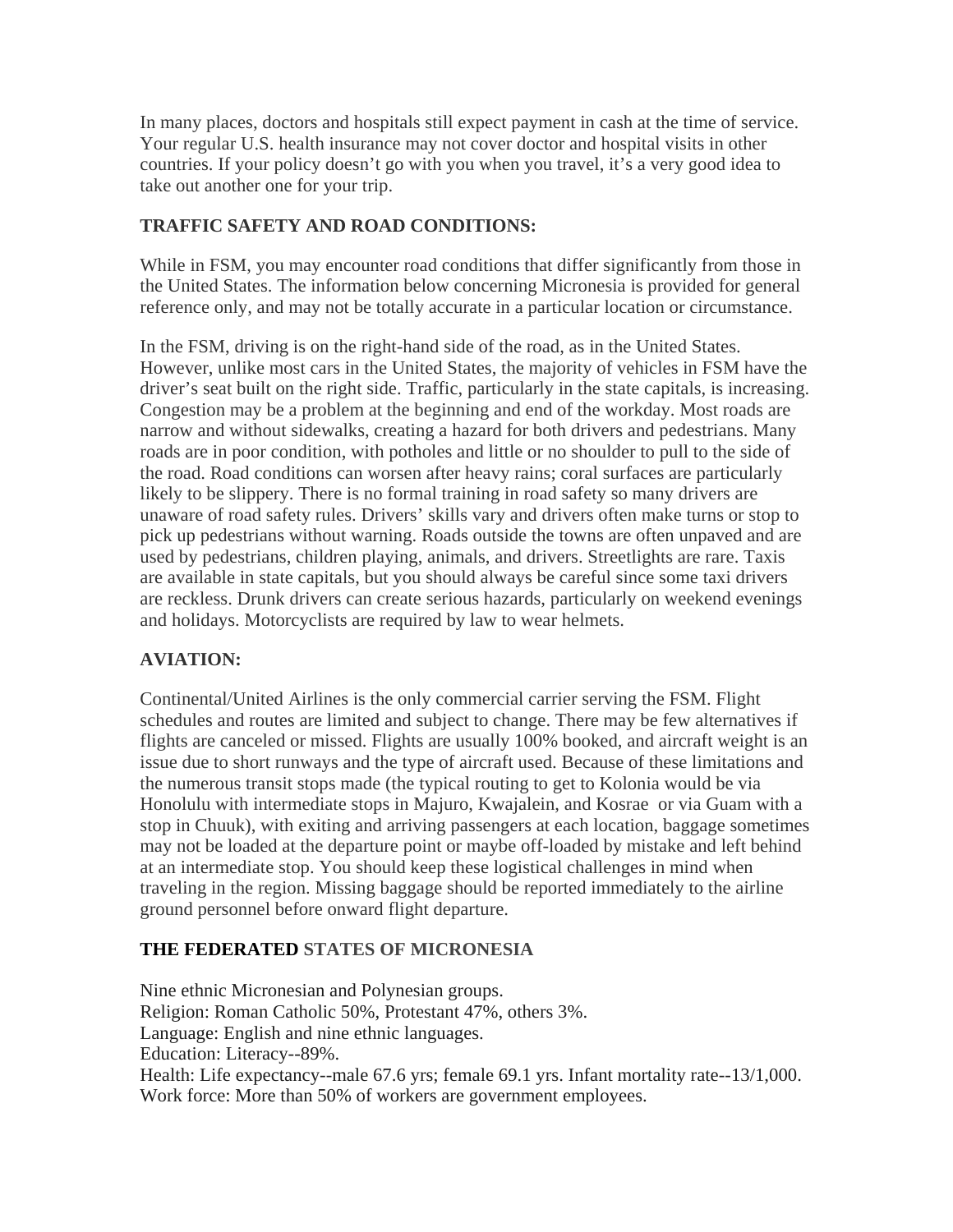## **GOVERNMENT**

Type: Constitutional confederation in free association with the United States.

The first Compact of Free Association entered into force in 1986, and an Amended Compact entered into force June 30, 2004. Independence from U.S.-administered UN trusteeship: November 3, 1986.

Constitution: May 10, 1979.

#### **Branches**:

Executive: President (chief of state and head of government), cabinet. Legislative: Unicameral Congress with 14 seats. Judicial: Supreme Court. Major political parties: No formal parties.

#### **ECONOMY** (FY 2010 figures)

GDP: \$297.5 million. GDP per capita (current): \$2,898. National income (GDP + foreign assistance): \$419.4 million. National income per capita: \$4,086.

#### **GDP Composition by Sector**:

Agriculture 14.1%, fisheries 10.1%, manufacturing 0.5%, construction 5.6%, wholesale and retail trade 12.6%, government 10.6%, education 11.6%, health 4.6%. Industry: Types--fishing, agriculture, tourism, construction, craft items. Trade: Exports of goods (\$30.1 million)--fish, kava, betel nut. Export markets: Japan, United States, others. Imports of goods (\$157.6 million): food, manufactured goods, fuel. Import sources: United States, Japan, others. External debt: \$81.4 million. Currency: U.S. dollar.

### **GEOGRAPHY AND PEOPLE**

The Federated States of Micronesia (FSM) consists of 607 islands extending 1,800 miles across the archipelago of the Caroline Islands east of the Philippines. Approximately 100 islands are inhabited. The four states are the island groups of Pohnpei, Chuuk, and Yap, and the island of Kosrae. The federal capital is Palikir, on Pohnpei.

The indigenous population consists of various ethno-linguistic groups. English has become the common language. The birth rate remains high at more than 3%, but the population of the four states remains almost constant due to emigration.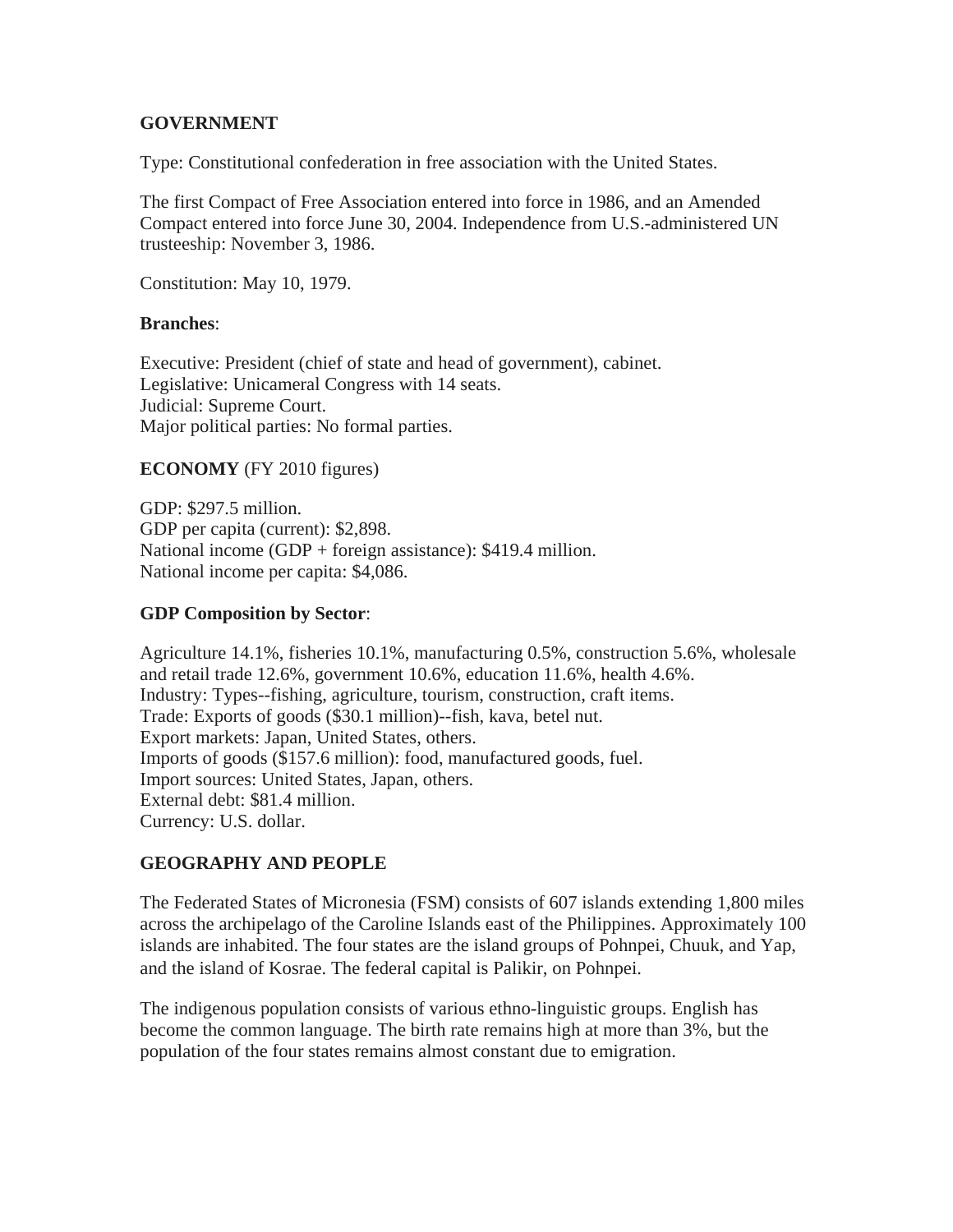## **HISTORY**

Ancestors of the Micronesians settled the Caroline Islands over 4,000 years ago. A decentralized chieftain-based system eventually evolved into a more centralized economic and religious empire based principally in Yap and Pohnpei. European explorers, first the Portuguese in search of the Spice Islands and then the Spanish- reached the Carolines in the 16th century, with the Spanish establishing sovereignty. The current FSM passed to German control in 1899, and then through the Treaty of Versailles to the Japanese in 1919. Following World War II, these islands became part of the United Nations Trust Territory of the Pacific Islands, administered by the United States.

On May 10, 1979, four of the Trust Territory districts ratified a new constitution to become the Federated States of Micronesia. The neighboring trust districts of Palau, the Marshall Islands, and the Northern Mariana Islands chose not to participate. The FSM signed a Compact of Free Association with the United States in 1986. An Amended Compact entered into force in June 2004.

## **GOVERNMENT AND POLITICAL CONDITIONS**

The FSM is governed under a 1979 constitution, which guarantees fundamental human rights and establishes a separation of governmental powers. The unicameral Congress has 14 members elected by popular vote. Ten senators represent single-member districts based on population and serve 2-year terms. Four senators at large--one from each state- are elected to serve 4-year terms. The President and Vice President are elected by Congress from among the 4 at large senators. Once elected, the President and Vice President serve for 4 years. Their congressional seats are then filled by special elections. An appointed cabinet supports the President and Vice President. There are no formal political parties.

The FSM is a confederation with a weak central government. Each of the FSM's four states has its own constitution and its own elected legislature and governor. The state governments maintain considerable power, particularly regarding the implementation of budgetary policies.

The FSM's highest court is the Supreme Court, which is divided into trial and appellate divisions. The President appoints judges with the advice and consent of the Congress.

The FSM maintains an Embassy at 1725 N Street NW, Washington, DC 20036. Telephone: 202-223-4383. Fax: 202-223-4391.

## **ECONOMY**

Under the terms of the Compact of Free Association, the United States provided the FSM with about \$2 billion in grants and services between 1986 and 2001. The Compact's financial terms were renegotiated for the 20-year period 2004 through 2023, with the aim of encouraging sustainable development. The United States will provide almost \$100 million in direct assistance every year until 2023, which includes the systematic reallocation of a portion of the direct aid to a jointly managed Trust Fund. Additional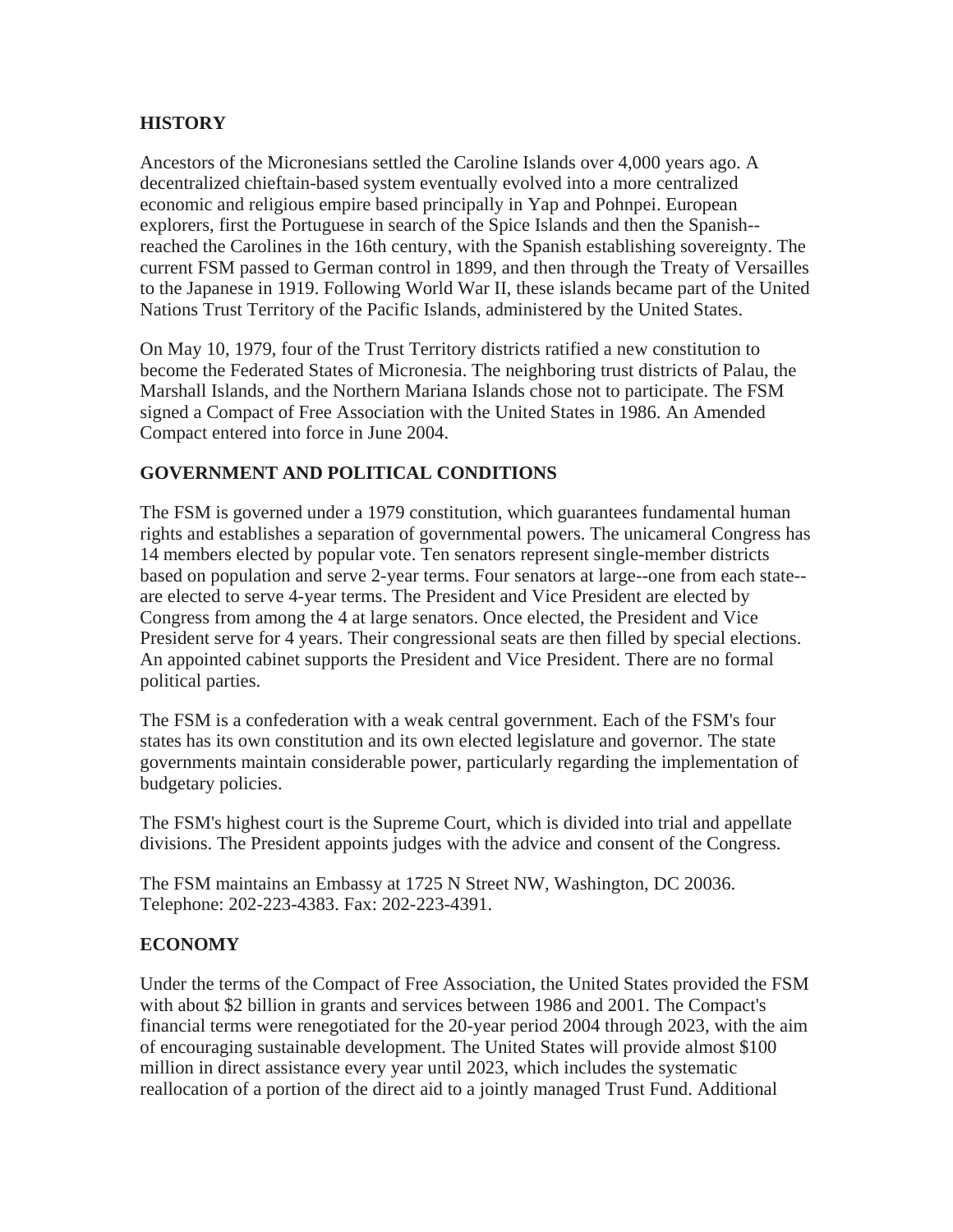federal grants and services to the FSM are estimated to be as much as another \$100 million annually. Assistance under the Amended Compact is distributed by grants in response to a transparent FSM budget process, focusing on the following six sectors: education, health, infrastructure, public sector capacity building, private sector development, and the environment. The U.S. Department of the Interior is responsible for monitoring and implementing the Amended Compact.

The FSM government sector plays a central role in the economy as recipient and domestic administrator of Compact funds. The national and state-level governments employ over half of the country's workers. Government services and public enterprises account for 38% of GDP. Real wages nationwide have been flat and the number of jobs in the economy has generally been in decline since 1995. However, data does show an increase from 15,485 jobs in 2009 to 16,179 in 2010. Private sector jobs pay about half as much as public sector jobs.

The fishing industry is very important. Foreign commercial fishing fleets pay \$15 million to \$20 million annually for the right to operate in FSM territorial waters. These licensing fees accounted for 26% of the national government revenues in 2010. Exports of fish accounted for nearly 64% of export revenues in 2010.

Visitor attractions include scuba diving, surfing, World War II battle sites, eco-tourism, and the ancient ruined city of Nan Madol on Pohnpei. The islands have more than 24,000 tourists and visitors each year. However, the tourist industry has been hampered by a lack of infrastructure, limited commercial air connections, and a severely restrictive foreign investment climate. The Asian Development Bank (ADB) has identified tourism as one of FSM's highest potential growth industries.

Agriculture is mainly subsistence farming. The principal crops are breadfruit, coconuts, bananas, betel nuts, cassava, taro, and kava. Betel nut is becoming an increasingly important export with a yearly value estimated at \$2 million to \$4 million.

The large inflow of official assistance to the FSM allows it to run a substantial trade deficit--imports outstrip exports by a five-to-one ratio--and to have a much lighter tax burden than other states in the region (12% of GDP in FSM compared to 18%-25% elsewhere). In 2004, the FSM Government and Congress started steps toward establishing a nationwide tax system to improve collections and more fairly distribute the tax burden with assistance from the ADB, the Pacific Finance Technical Assistance Center (PFTAC), and the Australian Government, but the tax system remains unchanged. In 2011 and 2012 the FSM Congress approved the first and second of five laws required to implement the new system, but as of early 2012 only two of the four states had passed the necessary legislation, making the future of the reforms unclear.

### **FOREIGN RELATIONS**

The Government of the Federated States of Micronesia conducts its own foreign relations. Since independence, the FSM has established diplomatic relations with a number of nations, including most of its Pacific neighbors, Japan, Australia, and the People's Republic of China. Regional cooperation through various multilateral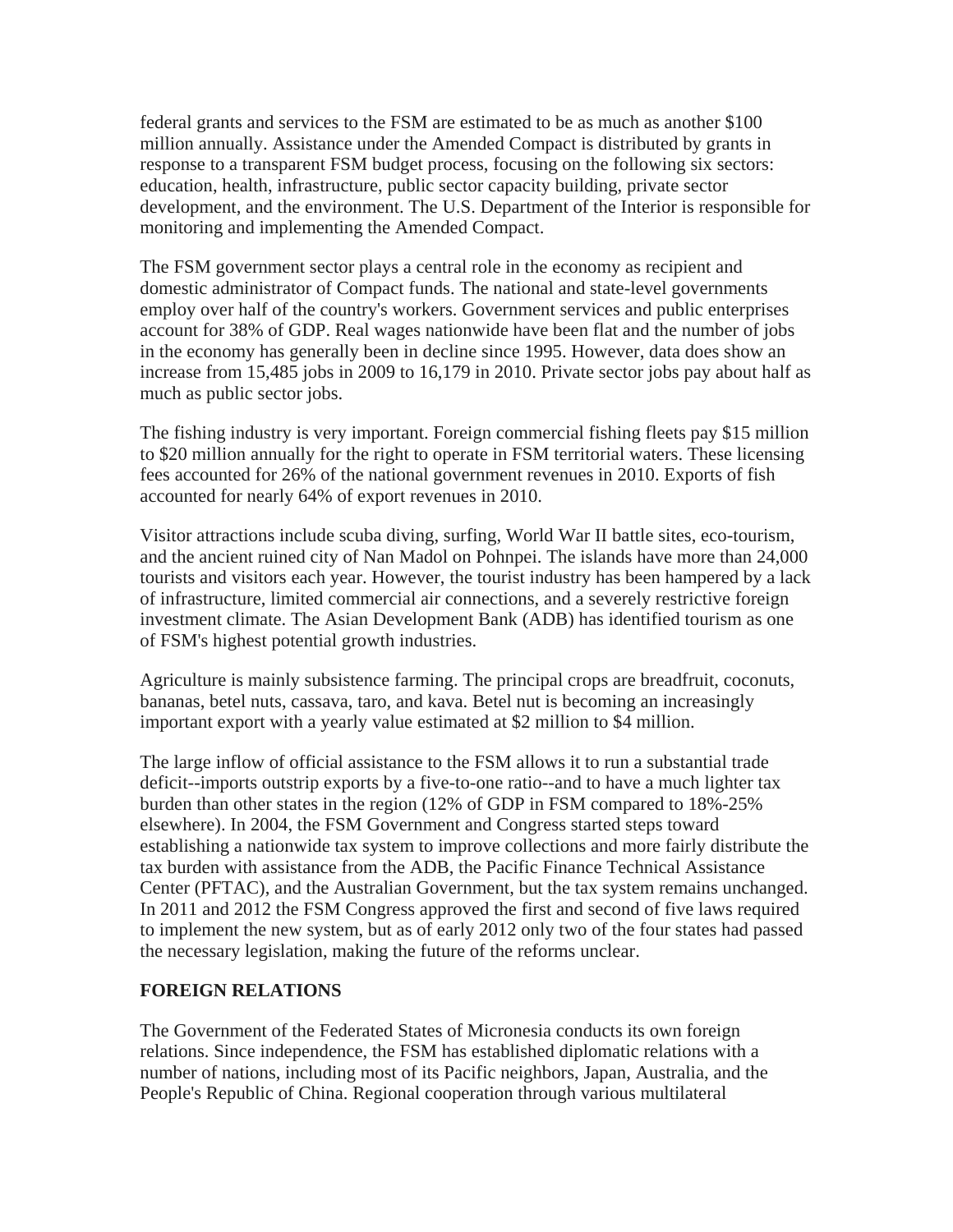organizations is a key element of its foreign policy. The FSM became a member of the United Nations in 1991.

## **U.S.-MICRONESIAN RELATIONS**

The Governments of the FSM and the United States maintain deep ties and a cooperative relationship. Reflecting a strong legacy of Trusteeship cooperation, over 25 U.S. federal agencies maintain programs in the FSM. Under the Compact, the United States has full authority and responsibility for the defense and security of the FSM. This security relationship can be changed or terminated by mutual agreement. Also under the Compact, Micronesians can live, work, and study in the United States without a visa. Micronesians volunteer to serve in the U.S. Armed Forces at approximately double the per capita rate as Americans; they are also eligible for admission to U.S. Service Academies. Americans can live and work freely in the FSM without the need for a visa.

The United States will provide about \$100 million annually in assistance to the FSM until 2023. A Joint Economic Management Committee (JEMCO), consisting of representatives of both nations, is responsible for ensuring that assistance funds are spent effectively, with the aim of fostering good governance and economic self-reliance. The basic relationship of free association continues indefinitely. The United States is the FSM's largest trade partner.